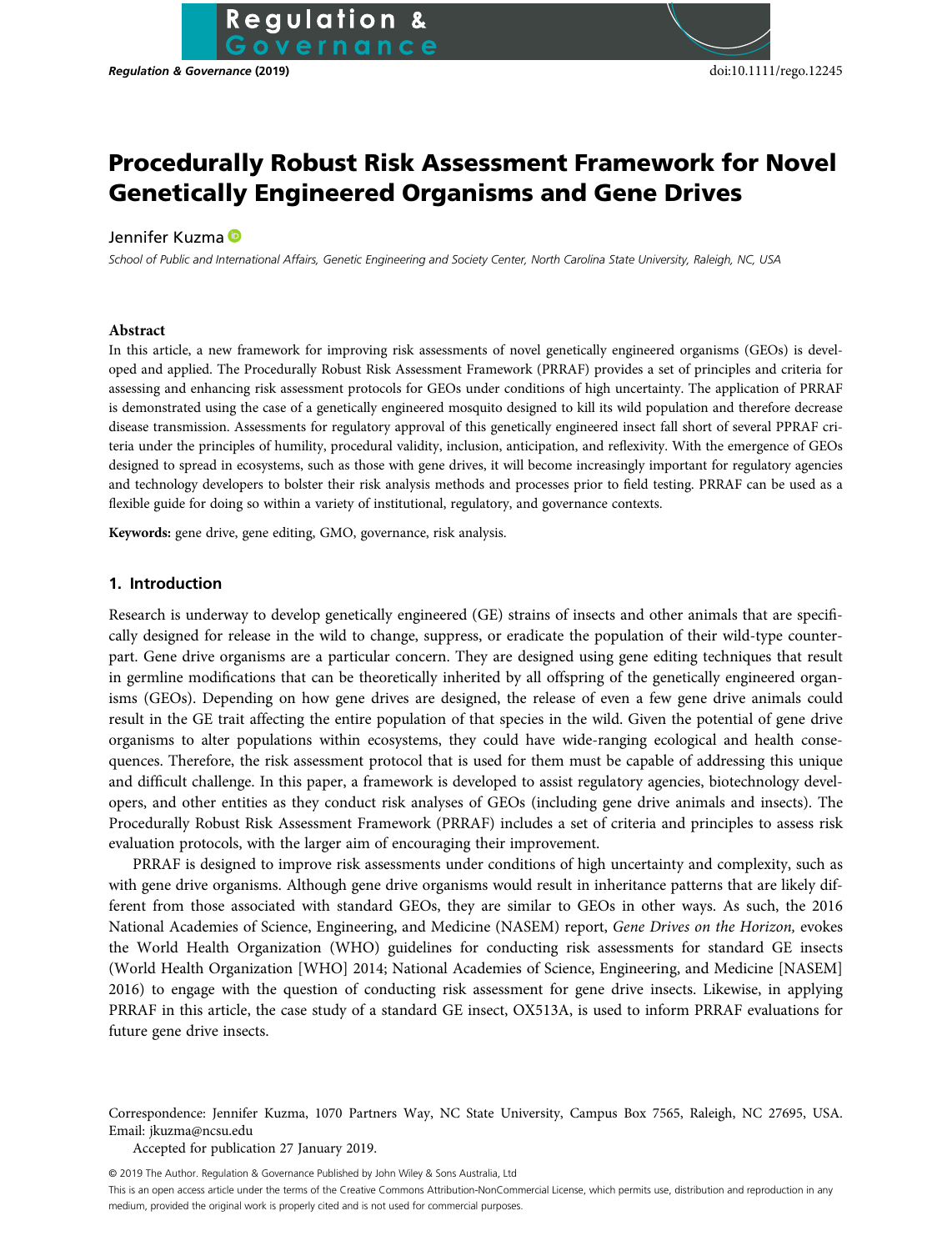#### 1.1. Case study of genetically engineered (GE) mosquito regulation

Engineered gene drives result from recent advances in molecular biology, and in particular, gene editing techniques using CRISPR-Cas9. In cases of standard genetic engineering and gene editing, the introduced gene is usually carried on one of a pair of chromosomes and is inherited by approximately half of the offspring in the first generation. In contrast, gene drive systems enable an edited gene that is on a chromosome to copy itself onto the partner chromosome (Burt 2003; Esvelt et al. 2014). The result is that nearly all offspring inherit the engineered gene. In organisms with short generation times and random mating, an engineered gene could spread through a large population within a relatively short time. Some of the motivations for using gene drives include reducing populations of pests (i.e. population suppression) or immunizing beneficial species against disease through population replacement (Esvelt et al. 2014). Fruit flies and mosquitos with gene drives, such as those based on the CRISPR-Cas9 system, have been successfully created and tested in laboratory cage experiments (Gantz et al. 2015; Hammond et al. 2016).

Gene drive organisms would be subject to regulatory review in the United States (US), although the regulatory path and agencies will depend on the engineered species, genes, and goals. But regulating gene drive organisms will be a challenge because they are designed to spread in the ecosystem and mate with the native population, whereas until now GEOs have been regulated in confined or contained settings, such as the laboratory, greenhouses, field trials, or certain agricultural systems. To get a sense of whether US regulatory agencies are prepared for the challenge of conducting risk assessments of gene drive animals, a risk assessment already conducted by the US Food and Drug Administration (FDA) for intentional environmental release of a GE insect is examined. This analysis also serves to demonstrate the use and relevance of PRRAF.

The US oversight approach to regulating biotechnology can be traced to the White House Office of Science and Technology Policy's 1986 policy statement, the Coordinated Framework for Regulation of Biotechnology (CFRB) (Office of Science Technology and Public Policy [OSTP] 1986). The CFRB identified the federal agencies that would be responsible for different kinds of biotechnology products, including GEOs (also known as genetically modified organisms [GMOs]). Under the CFRB, regulatory decisions have already been made for GE insects that contain selfkilling systems, but not gene drives. Although until now no organism with a gene drive has been reviewed by regulatory agencies, both the US Department of Agriculture (USDA) and the FDA have reviewed GE insects designed for population suppression, which is one of the anticipated goals of gene drive technologies. For example, in 2008 and 2015, the USDA, acting under the authority of the Plant Protection Act (PPA), approved the release of GE pink bollworm and GE diamond back moth, two agricultural pests, for the purposes of suppressing their wild counterparts. The FDA is likely to have a key role in regulating gene drives in insects and other animals that are not plant pests or pesticides. The agency has broadly asserted authority over GE animals under the Federal Food Drug and Cosmetic Act (FFDCA) using the New Animal Drug (NAD) provisions (Food and Drug Administration [FDA] 2009). In fact, the FDA has exercised its regulatory claim on GE insects by reviewing Oxitec's Aedes aegypti OX513A. This GE mosquito is designed to eradicate its non-GE counterpart that transmits Dengue and the Zika virus to humans. In summer 2016, the agency approved field trials of the GE mosquito OX513A. The regulatory assessments for this approval are the subject of the PPRAF-guided analysis in this paper.

Regulatory review of GE insects is currently under flux, however. In 2017, the FDA issued a draft and then final guidance indicating that the Environmental Protection Agency (EPA), under the Federal Insecticide, Fungicide, and Rodenticide Act (FIFRA), would regulate GE mosquitos for pest control, but mosquitos for disease control would remain under the authority of FDA's NAD process (FDA 2017a). Ultimately, the developers of OX513A have removed the disease-control claims from this GE mosquito, and the product is now under review by the EPA for the general control of mosquito pests; however, the FDA would still review GE mosquitos and other GE insects or animals that make disease reduction claims or that are not pesticides (FDA 2017a). Therefore, FDA review of the GE mosquito is still relevant to other GE mosquitos, insects, or other animals that come under the FDA's authority.

In summary, the case of GE sterile insects like OX513A is relevant to the case of GE insects with gene drive systems in several ways: (i) the current US oversight system would require the same process of FDA review for GE mosquitos with gene drive systems that are meant for disease control (pending no new rules, guidelines, or statutes); (ii) it would also require the same regulatory documents unless higher requirements are mandated in the future; (iii) the intended impacts would be similar in that both technologies (OX513A and gene drive mosquitos) would be designed to reduce the population of disease carrying insects in the wild ; (iv) genetic transfer of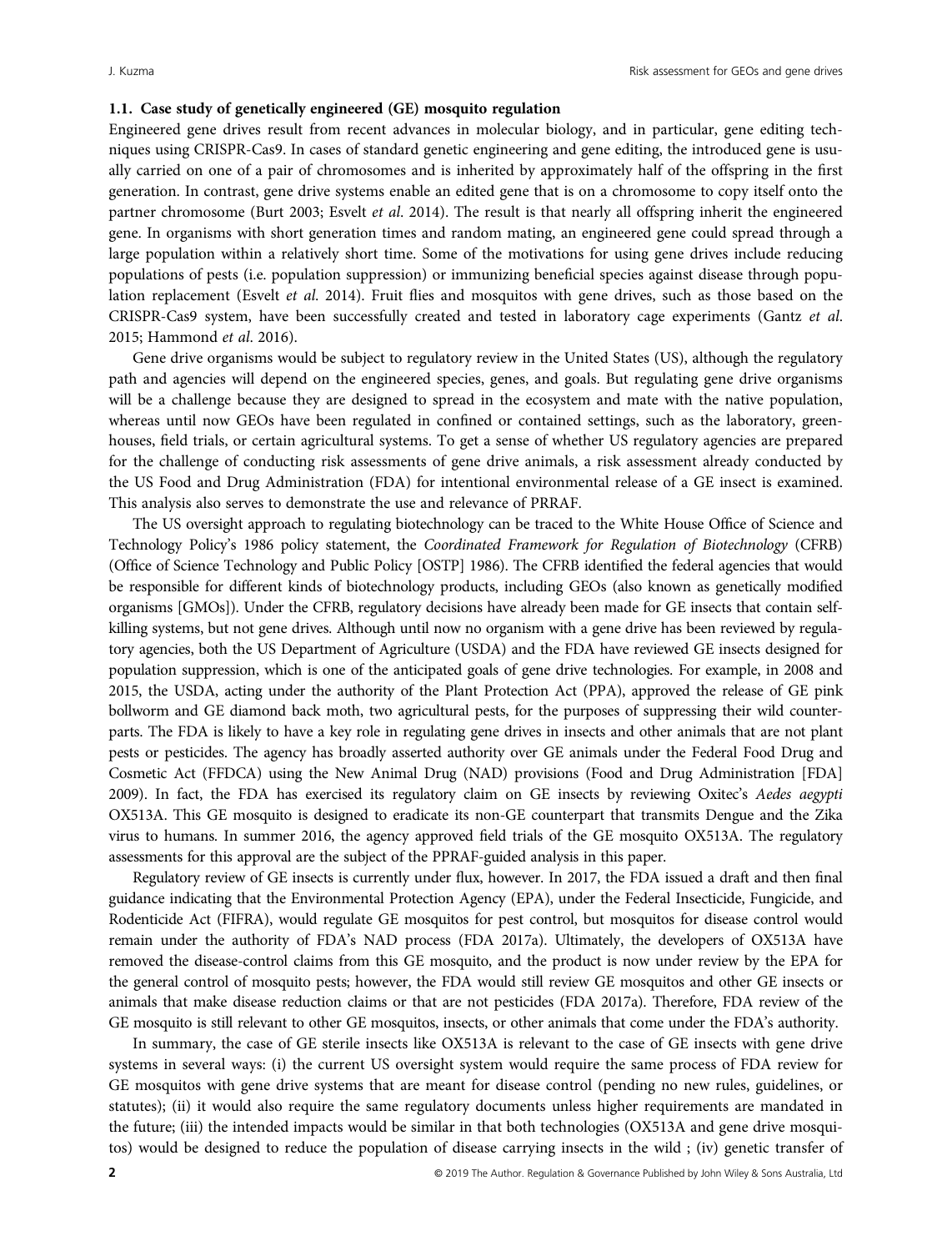engineered genes to subsequent generations would occur in both cases in order to reduce the population; (v) the GE versus gene drive mosquitos would pose similar categories of ecological risk, such as decline of beneficial non-target populations, although the associated uncertainties might differ (e.g. NASEM [2017] have consistently recommended that it is the GE product's features, not the process by which the engineering takes place, that is relevant for risk analysis; OSTP 1986); and (vi) gene drives present a more rapid and thorough method of killing populations in the wild (as they would not require large and frequent releases of GE insects), but generally would result in the same risk endpoints.<sup>1</sup> Thus, the case of OX513A is an appropriate historical case study that, pending no unforeseeable changes to the US oversight systems, can be used to predict and evaluate how insects with engineered gene drives will be regulated in the future.

## 1.2. Risk governance for emerging biotechnologies

Several researchers have recognized the need for different risk governance approaches because of the uncertainty and novelty of products of synthetic biology, genetic engineering, and gene drives (Oye et al. 2014; Mandel & Marchant 2014; Akbari et al. 2015; Kuzma & Rawls 2016). They discuss the features of the respective categories of emerging biotechnologies broadly and offer principles, conclusions, or recommendations for their oversight. For example Mandel and Marchant (2014) make the case that existing "risk structures do not apply" for synthetic biology and then go on to discuss current regulatory gaps in jurisdiction. These authors (Oye et al. 2014; Mandel & Marchant 2014; Akbari et al. 2015) consider the wide breadth of products within technology categories (e.g. all gene drives, all synthetic biology). Oye et al. (2014) make expansive suggestions for all gene-drive technology, suggesting norms for ecological testing protocols, bolstering national security, and filling international governance gaps. These works are very useful as starting points for dialogue about emerging biotechnologies and oversight systems and support many of the arguments made in this article about the need for different federal risk analysis approaches. But their analysis does not address the product-specific nature of implementing oversight through federal risk assessment. As there are significant differences in specific products within these emerging biotechnology categories (Kuzma & Tanji 2010; NASEM 2017), the analysis herein takes a product-specific focus to evaluating oversight for GE animals that it is historical and evaluative in nature. The approach in this paper is most aligned with a retrospective policy analysis approach, whereby criteria are generated from normative, practical, and social science fields; applied to evaluate how a particular policy or policy system has performed in the past; and then used to forecast the need for changes to policy systems in the future (Coglianese 2005; Dunn 2015). This approach also differs from other analyses of gene drives in that it is specific to the risk analysis phase of oversight systems. For example Akbari et al. (2015), instead, recommend safety guidelines for conducting laboratory research on gene drives.

Engineering populations in the wild is becoming an increasingly realizable possibility, and a framework for evaluating and enhancing the validity and legitimacy of risk assessment methods and procedures under these conditions of high uncertainty and novelty is needed. In such situations, technical and expert-driven quantification of risk will be very difficult, fraught with uncertainty, and inadequate for decisionmaking (e.g. National Research Council [NRC] 1996; Wickson 2007; Kuzma & Besley 2008; NASEM 2017, pp. 115–120). This paper proposes PRRAF, a new multi-criteria analysis framework to guide the conduct of risk assessments for the release of novel GEOs into the wild.

A flaw in current regulatory risk evaluations for GEOs is rooted in the incorrect assumption that risk assessment is a value-neutral process and can be completely (natural) science-based. For instance, the US FDA's risk evaluations are predicated on the incorrect assumption that risk evaluations can be insulated from the influence of any ethical, political, economic, or other societal concerns. Researchers and think tanks have convincingly argued against this assumption (NRC 1994,1996, 2009; Jasanoff 2003; Wickson 2007; Meghani 2014; NASEM 2017). NASEM, for instance, has noted that every step of the risk assessment process involves uncertainty because of the lack of complete knowledge (NRC 2009, p. 7), thus, risk assessors often must rely on assumptions (i.e. defaults) about evidence of risk and exposure that may have ethical or political significance. Moreover, risk evaluators' choices of endpoints (that they will assess) and methodology carry normative (i.e. ethical, political, socioeconomic, or cultural) weight (Kuzma & Besley 2008).<sup>2</sup>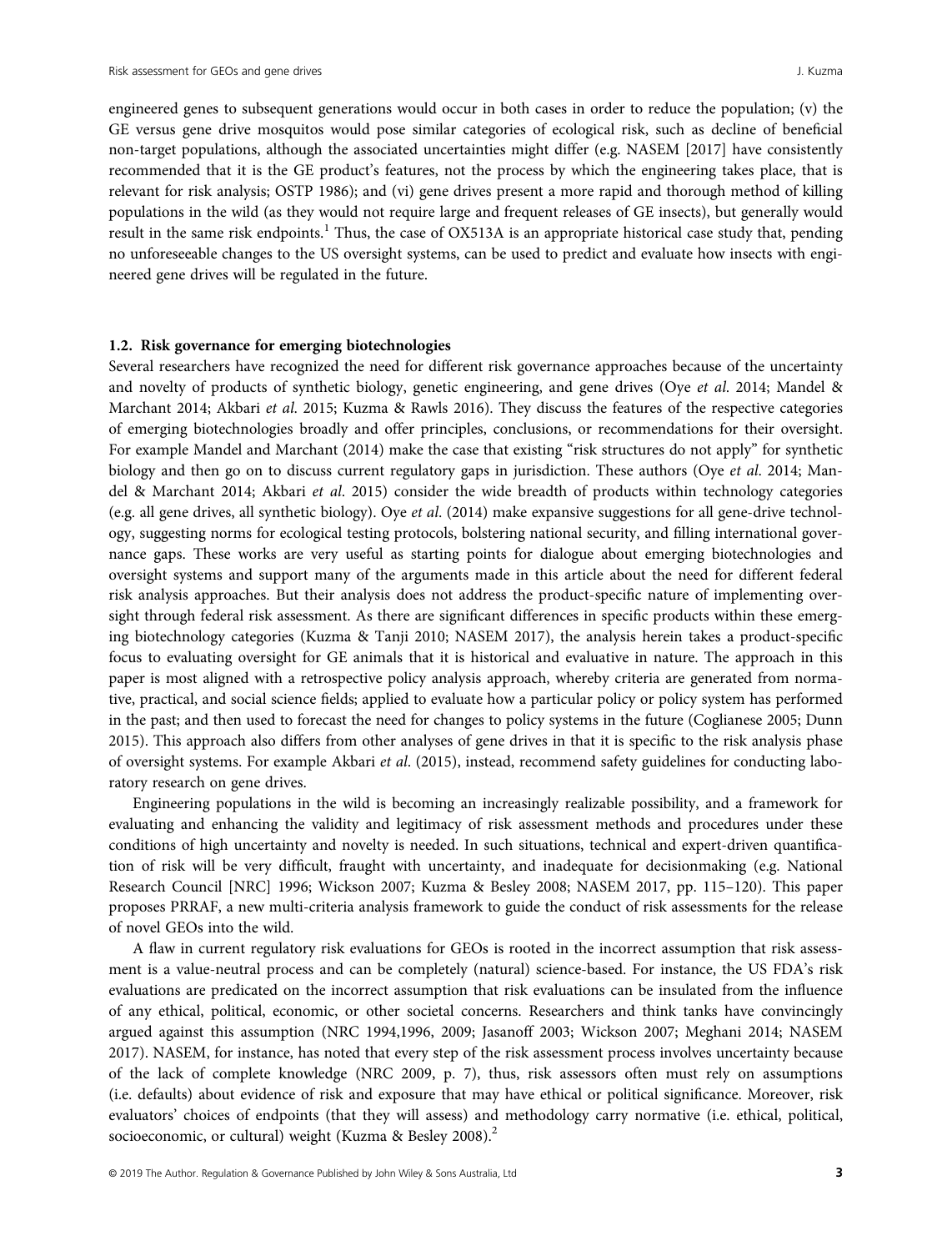To pilot PRRAF, in this article, the risk assessments of the GE mosquito, OX513A, submitted to and produced by the FDA for its regulatory approval are evaluated. However, the PPRAF can be applied to any agency's or company's risk analysis process to improve governance under conditions of high novelty, complexity, and uncertainty and within a variety of legal, regulatory, and oversight contexts in the US and internationally (Fig. 1).

# 2. Methodology

To construct the PRRAF, several frameworks from prominent think tanks and scholars for evaluating emerging risks, risk assessment, and risk governance processes were considered. Three frameworks that are meant for use in conditions of high uncertainty and that go beyond the traditional linear and technical quantification of risk were used (Fig. 1). These come from the fields of science and technology studies, risk analysis, and science and technology policy and are described in more detail below. From these, key principles of governance for emerging technologies, specifically, the principles of inclusion, reflexivity, anticipation, humility, and procedural validity were derived. To pilot PRRAF, qualitative analysis was used on documents submitted to or provided by the FDA for OX513A regulatory approval that were publicly available as of July 2017 (Oxitec 2016; FDA 2016a,b,c).

# 2.1. Origins of the Procedurally Robust Risk Assessment Framework (PRRAF)

A key science and technology studies researcher, Sheila Jasanoff, has argued that in the face of dispersed, unknown, uncertain, ambiguous, uncontrollable, and context-dependent scientific pursuits, the criteria of "accountability" must supplement traditional evaluations of safety, efficiency, and efficacy for public justification of science and technology (Jasanoff 2003). In developing this framework, she proposes that instead of an attitude of unjustified confidence in technological development, decisionmakers and technology developers should adopt an attitude of humility. She issued the following challenge: "Can we imagine new institutions, processes, and methods for restoring to the playing field of governance some of the normative questions that were sidelined in celebrating the benefits of technological progress?" (Jasanoff 2003, p. 226). With this motivation, approaches that are based on humility are contrasted with those based on hubris. In the interest of adopting an attitude of humility during risk assessment of GEOs, PRRAF entails: (i) public inclusion into the framing of risk assessments, (ii) the examination of the social foundations of vulnerability to risks, (iii) the identification of the distribution of



Figure 1 Origins and Uses for the Procedurally Robust Risk Assessment Framework (PRRAF). IRGC, International Risk Governance Council.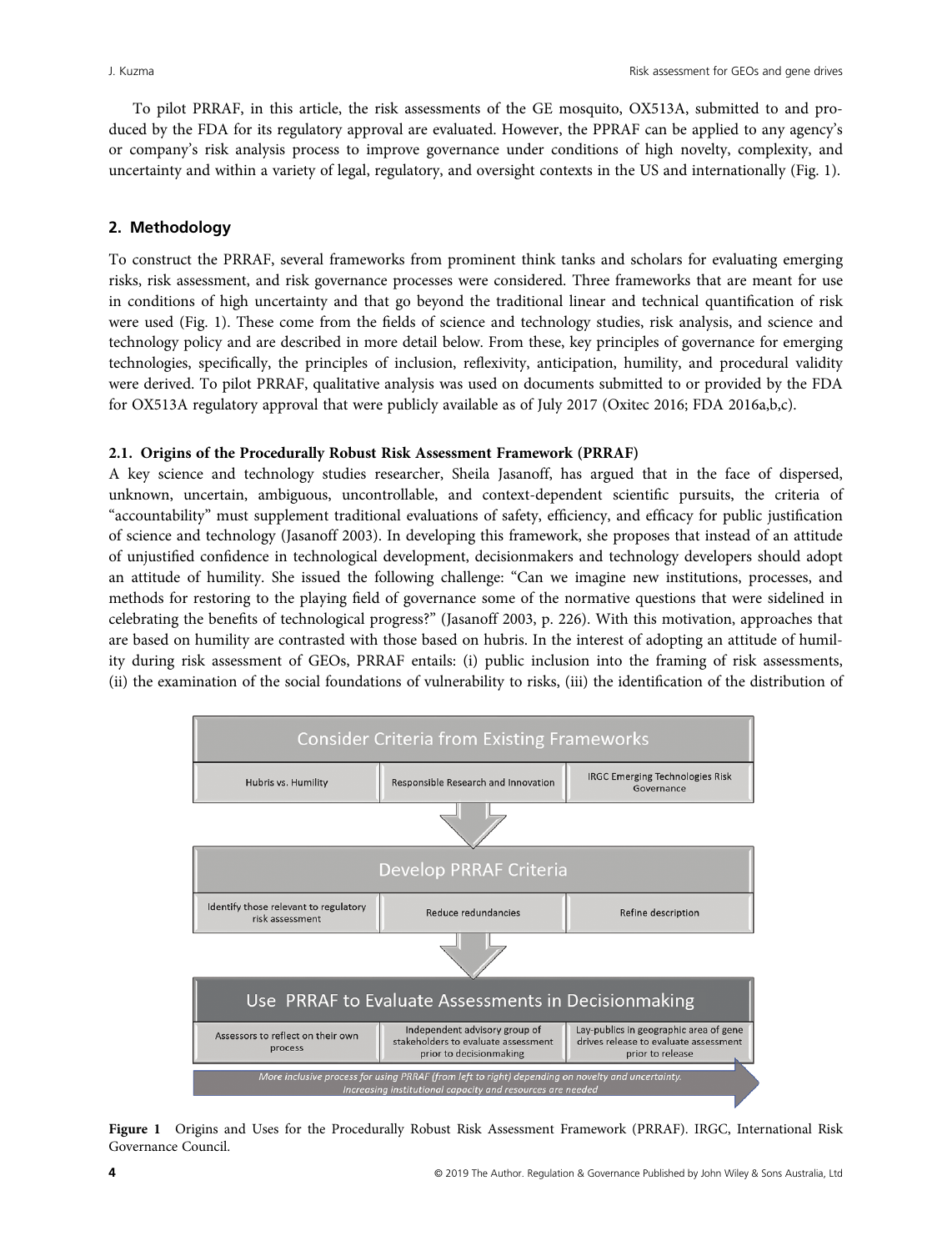impacts from the new technology, and (iv) learning as a part of citizen deliberation (Jasanoff 2003). The attitude of humility that is part of PRRAF is a way to counterbalance the neoliberal leanings of the CFRB and the FDA (Meghani & Kuzma 2017).

The second framework that informs PRRAF focuses on emerging risks, which are defined by the International Risk Governance Council (IRGC) as those with high uncertainty and ambiguity and for which prediction is difficult (IRGC 2015). The deployment of gene drives and GE insects for the purposes of population suppression (like OX513A) fall into the emerging risks category. Data is very limited, systems are complex, there are few precedents, and the impact of the genetic modification may not be evident for decades. For these situations, evaluating the "substantive validity" of risk assessments – where outcomes of the risk assessment are compared to what happens in reality – is not really possible, especially prior to any environmental release. Therefore, "procedural validity" of the risk assessment becomes even more important than attempting to ascertain the substantive validity of particular risk evaluations. Thus, PRRAF includes procedural criteria suggested by the IRGC for evaluating risk assessments.

The third framework that influenced PRRAF is the Responsible Research and Innovation (RRI) approach. Social science and policy scholars have proposed four pillars for this concept: anticipation, inclusion, reflexivity, and responsiveness (Stilgoe et al. 2013). Anticipation with respect to responsible research and innovation entails asking the "what if...?" questions. The aim is to take into consideration contingency, what is known, what is likely, what is plausible, and what is possible. It differs from traditional hazard identification in risk assessment by stretching the boundaries of typical thinking about the probable under current conditions to broader thinking about the possible under a variety of future scenarios and changing environmental, social, or cultural conditions. The RRI approach also advocates inclusiveness, specifically, engaging new voices in discussion about the ends and the means of innovation. Reflexivity is also part of the RRI approach. It requires that technology developers and societies examine their own activities and assumptions to gain an awareness of the limits of their knowledge and framing biases. Responsiveness involves the capacity to change the shape or direction of innovation in response to stakeholder and public values and circumstances. Although RRI focuses more on upstream technology development than on the regulatory risk assessment stage, it was adapted to develop PRRAF with criteria from RRI that relate to risk assessment processes.

The three frameworks – Jasanoff's (2003), IRGC's (2015), and RRI (Stilgoe et al. 2013) – overlap to an extent. In addition, some elements are most appropriate for post-risk management or recovery phases of the deployment of emerging technologies. As such, criteria from these three frameworks that were similar were combined, and the set was reduced to those that could be used to evaluate the risk assessment process germane to federal regulatory agencies and other organizations engaged in decisionmaking. Thus, our framework is more tailored and comprehensive than any of the predecessors for the purpose of regulatory risk assessment processes. These origins and options for use of PRRAF are summarized in Figure 1. PRRAF rests on five categories of principles; humility, reflexivity, procedural validity, anticipation, and inclusion, and 18 specific criteria (Table 1).

#### 2.2. Principle of humility

A limited number of controlled laboratory experiments cannot fully assess uncertainties and complex, complicated risks. For that reason, Jasanoff proposed that risk assessors and technology developers eschew unjustified confidence in risk assessments and adopt an attitude of humility (Jasanoff 2003). Specifically, vulnerability and exposure to risk (and harm) are a function of social and behavioral factors, both at individual and group levels. Therefore, the principle of humility requires assessment of the distributive impact of risks (and harms) among different groups and communities. Because risk assessments are normative endeavors, the humility principle requires that risk assessments take into account the ethical, political, socio-economic, and cultural concerns expressed by public groups about the new biotechnology in the framing of risk assessments. Knowledge limitations also make it reasonable that risk assessors utilize the learning potential of public engagement. This view is supported by NASEM reports on gene drives (NASEM 2016) and future biotechnology products (NASEM 2017), as well as earlier reports (NRC 1996).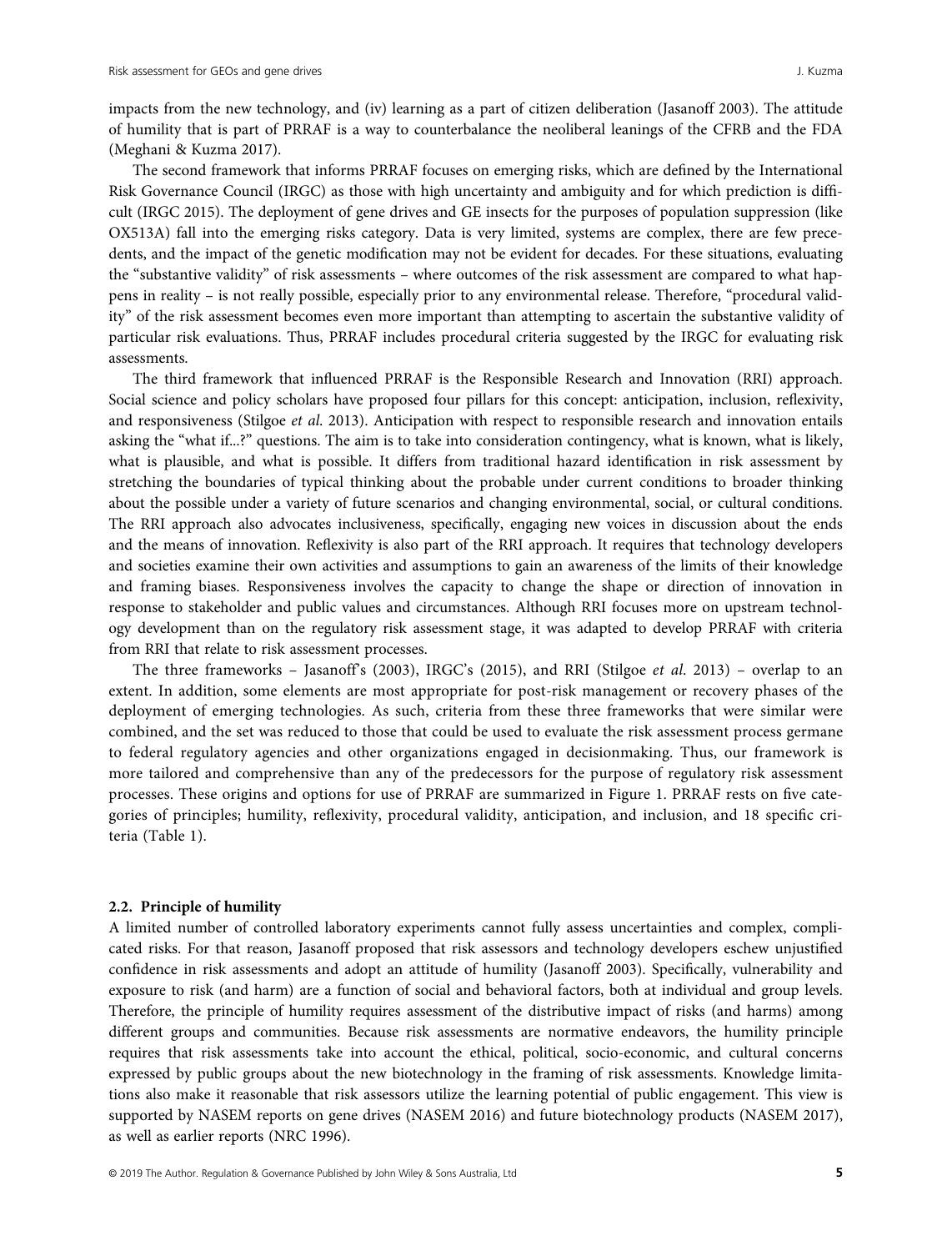|  |  |  |  |  |  | Table 1 Evaluation of the FDA-Oxitec risk analysis of the Oxitec GE mosquito |  |
|--|--|--|--|--|--|------------------------------------------------------------------------------|--|
|--|--|--|--|--|--|------------------------------------------------------------------------------|--|

| Criteria<br>• Principles                                                                                                                                                                                                                           | Final FDA-Oxitec EA &<br><b>FONSI</b> |
|----------------------------------------------------------------------------------------------------------------------------------------------------------------------------------------------------------------------------------------------------|---------------------------------------|
| Principle of Humility <sup>†</sup>                                                                                                                                                                                                                 | Minimal to none                       |
| • Assess social and behavioral foundations of vulnerability to risk                                                                                                                                                                                | Minimal                               |
| • Consider the ethical, political, and other social dimensions of the distributive impact of risks among<br>different groups and communities<br>• Elicit public input into framing of risk analysis that is open to non-technological alternatives | Minimal                               |
|                                                                                                                                                                                                                                                    | None                                  |
| • Promote mutual learning as object of deliberation in risk analysis                                                                                                                                                                               | None                                  |
| Principle of Inclusion $^{\dagger}$                                                                                                                                                                                                                | Minimal to none                       |
| • Engage multiple interested and affected parties in discussion of ends and means of innovation                                                                                                                                                    | None                                  |
| • Elicit the input of interested and affected parties to scope the risk problem and at key junctures in risk<br>assessment                                                                                                                         | Minimal <sup>‡</sup>                  |
| Principle of Reflexivity                                                                                                                                                                                                                           | Minimal to none                       |
| • Examine assumptions and framing in risk analysis                                                                                                                                                                                                 | Minimal                               |
| • Acknowledge alternative explanations to the data and analysis                                                                                                                                                                                    | None                                  |
| • Reflect on quality of organizational processes used for risk analysis                                                                                                                                                                            | None                                  |
| • Reflect on meaning of errors to outcomes and reputations of assessors                                                                                                                                                                            | None                                  |
| Principle of Procedural Validity                                                                                                                                                                                                                   | Minimal to none                       |
| • Assess the quality of the risk analysis process that led to the outcomes                                                                                                                                                                         | None                                  |
| Evaluate scientific validity of the approaches used in risk analysis<br>$\bullet$                                                                                                                                                                  | Minimal                               |
| Proceed with openness and transparency in conduct of risk analysis<br>٠                                                                                                                                                                            | Minimal                               |
| Ensure consistency in interpretations of data and information<br>٠                                                                                                                                                                                 | Minimal                               |
| • Use all available, relevant information including subjective probabilities                                                                                                                                                                       | None                                  |
| • Consider the acceptability of the results and interpretations to those who provide inputs to the analysis                                                                                                                                        | None                                  |
| Principle of Anticipation                                                                                                                                                                                                                          | Minimal to None                       |
| • Consider contingencies of what is known, plausible, possible, and unknown for the future                                                                                                                                                         | Minimal                               |
| • Account for changing future conditions at different timescales                                                                                                                                                                                   | None                                  |

† Mainly in comment and rulemaking process between the draft and final environmental assessments (EAs) and findings of no significant impact (FONSIs).  $^{\ddagger}$ Note that there is a deep connection between humility and inclusion in the engagement of different and broader ranges of parties in the risk assessment. FDA, Food & Drug Administration; GE, genetically engineered.

Taking the elements from Jasanoff's humility approach and applying them to risk assessment, four operational criteria for regulatory risk assessors were included in PRRAF: assess social foundations of vulnerability to risk, consider distributive impacts on different populations, elicit public input into framing of risk analysis, and promote mutual learning as an object of deliberation in risk analysis.<sup>3</sup> Under the humility principle, public input into "framing" could mean the choice not to proceed with the technology but to pursue other mosquito control methods.

#### 2.3. Principle of inclusion

As emerging biotechnologies are characterized by a paucity of knowledge and significant uncertainty, it makes sense to draw on as many as possible available sources of knowledge for the purposes of risk assessment. Thus, another foundational principle of PRRAF is inclusiveness. It has a deep connection to humility in the recognition that outside perspectives (especially those that challenge the dominant position) would be more likely to produce a rigorous risk assessment than one that has not been subject to such scrutiny. Some of those constituencies may have independent scientific and risk assessment experts who should also be part of the dialogue (NRC 1996). The principle of inclusion places an obligation on risk assessors to elicit input from interested and affected parties to scope the problem and at key junctures in the risk assessment process (NRC 1996). This inclusiveness criterion serves to "force" critical dialogue about the normative commitments that should shape particular risk assessments. They would be identified and "placed on the table" as topics of deliberation. Involvement of a diversity of stakeholders, beginning with the problem formulation and framing stage, would avoid the echo chamber effect that could compromise risk evaluations because alternatives or the possibility or consequence of failure were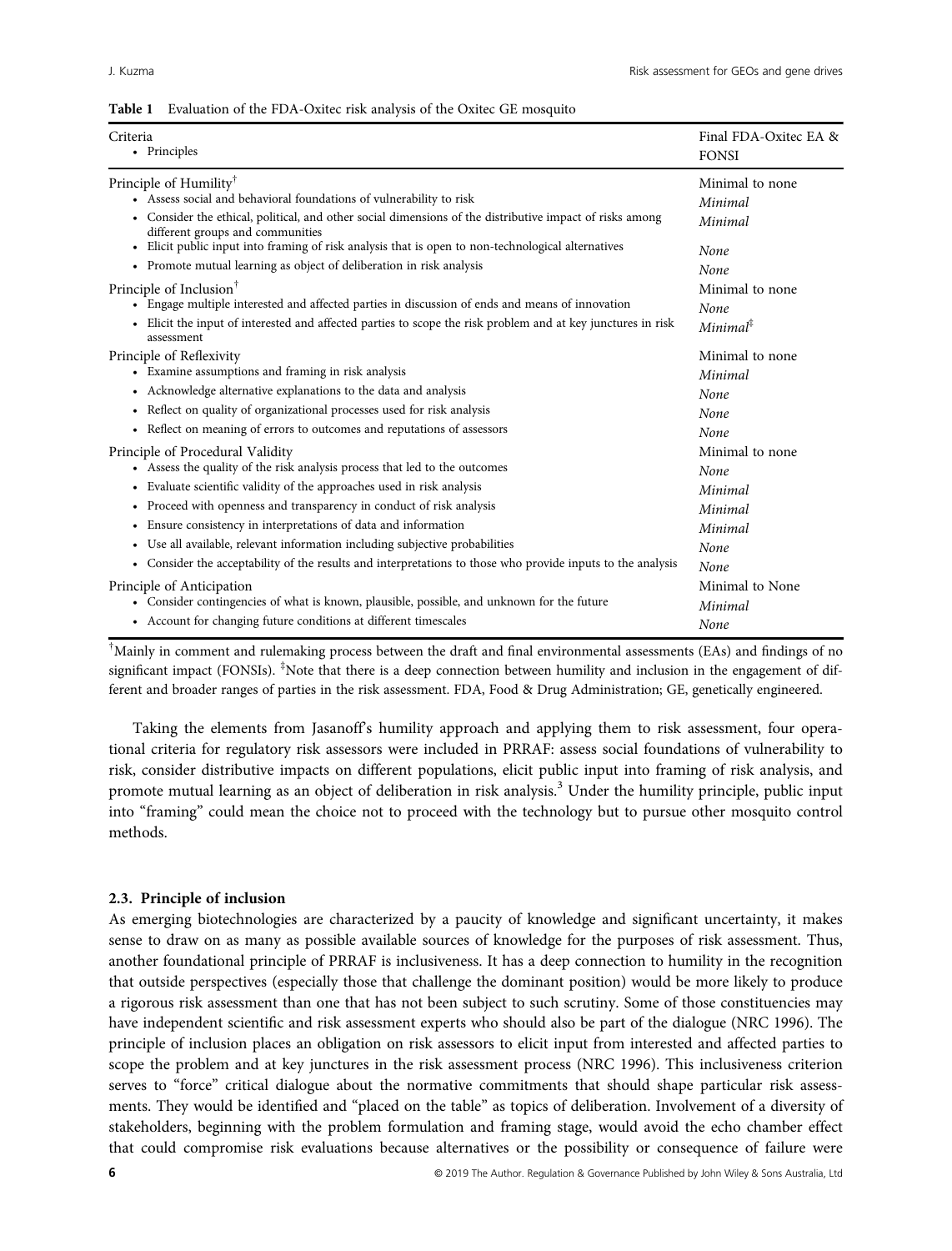discounted or overlooked. Therefore, there are epistemic and ethical benefits to adopting the principle of inclusiveness (NRC 1996; Wickson 2007; Meghani 2014; NASEM 2016, 2017).

This principle also suggests that risk assessors should engage in dialogue with affected communities and groups about the goals of the biotechnology and the means by which those aims are to be realized. For example, deploying GE insects in a heavily populated city for suppression of the wild counterpart, could have different aims, depending on whether or not there are reported instances of the insect transmitting a disease in that area (NASEM 2016). Derived from the RRI framework (Stilgoe et al. 2013), inclusion also involves engaging multiple interested and affected parties in discussion of the ends and means of innovation. Through this discussion, participants will better understand the methods, motivations, and relationships of actors that deploy GEOs in order to contextualize risk assessments.

## 2.4. Principle of reflexivity

The criterion of reflexivity requires that risk assessors scrutinize risk evaluations in a variety of other ways (Jasanoff 2003; Stilgoe et al. 2013). In conjunction with public constituencies, they should interrogate the following aspects of risk assessment: background assumptions; problem framing; organizational processes; significance of error; the differentiated impact of errors on groups and communities, as well as the environment; and the acceptability of risks to those who provide inputs. Moreover, they should explore alternative explanations for their data and conclusions. Reflexivity at the institutional level has been described as "holding a mirror up to one's own activities, commitments and assumptions, being aware of the limits of knowledge and being mindful that a particular framing of an issue may not be universally held" (Stilgoe et al. 2013, p. 1571). Four criteria were articulated from this principle: examining assumptions and framing in risk analysis, acknowledging alternative explanations to the data and analysis, reflecting on the quality of organizational processes used for risk analysis, and considering the meaning of errors to outcomes and the reputations of assessors (Table 1).

# 2.5. Principle of procedural validity

In many situations associated with the release of novel GEOs, including GE or gene drive mosquitos, it will be nearly impossible to validate risk assessments with field trial data prior to release. Although some intermediate risk endpoints can be measured in the field (e.g. number of female mosquitos released), impacts on biodiversity or gene flow to nontarget organisms will take time to manifest themselves or will occur at a low frequency. Furthermore full-scale release of a GEO is likely, and in fact is designed, to have different consequences than field trials. Thus, the process of risk assessment becomes even more important than it would be otherwise. Under such conditions, the IRGC has proposed that risk assessors should attempt to evaluate the quality of their risk assessment process in addition to the quality of the results (IRGC 2015), terming this "procedural validity." As part of procedural validity, risk assessors should: (i) consider the quality of their risk evaluation process; (ii) be open and transparent (about value-based assumptions, methodology, and data); (iii) use all available information, including subjective probabilities (which might be the only way to estimate risk under high uncertainty); and (iv) consider the acceptability of the results to those who provide input into the assessment. These four elements, along with ensuring the scientific validity of the approaches used in risk analysis and the consistency in interpreting data and information (also suggested by IRGC for all risks), constitute the six criteria in the PRRAF under procedural validity.

#### 2.6. Principle of anticipation

Inclusiveness and (scientific) humility entail respect for the principle of anticipation. In constructing the requirements of this principle, the RRI framework, as well as recommendations for best and worst-case risk scenario construction in the IRGC framework, were used (Stilgoe et al. 2013; IRGC 2015). Motivations for the anticipation principle come from historical experience in that "the detrimental implications of new technologies are often unforeseen, and risk-based estimates of harm have commonly failed to provide early warnings of future effects" (Stilgoe et al. 2013, p. 1570). As part of PRRAF, the anticipation principle sets the standard that risk assessors must address contingencies, asking "what if" questions, and consider a spectrum of worst-case scenarios over short and long-term time scales. Uncertainty about the impacts of the novel biotechnology and the deployment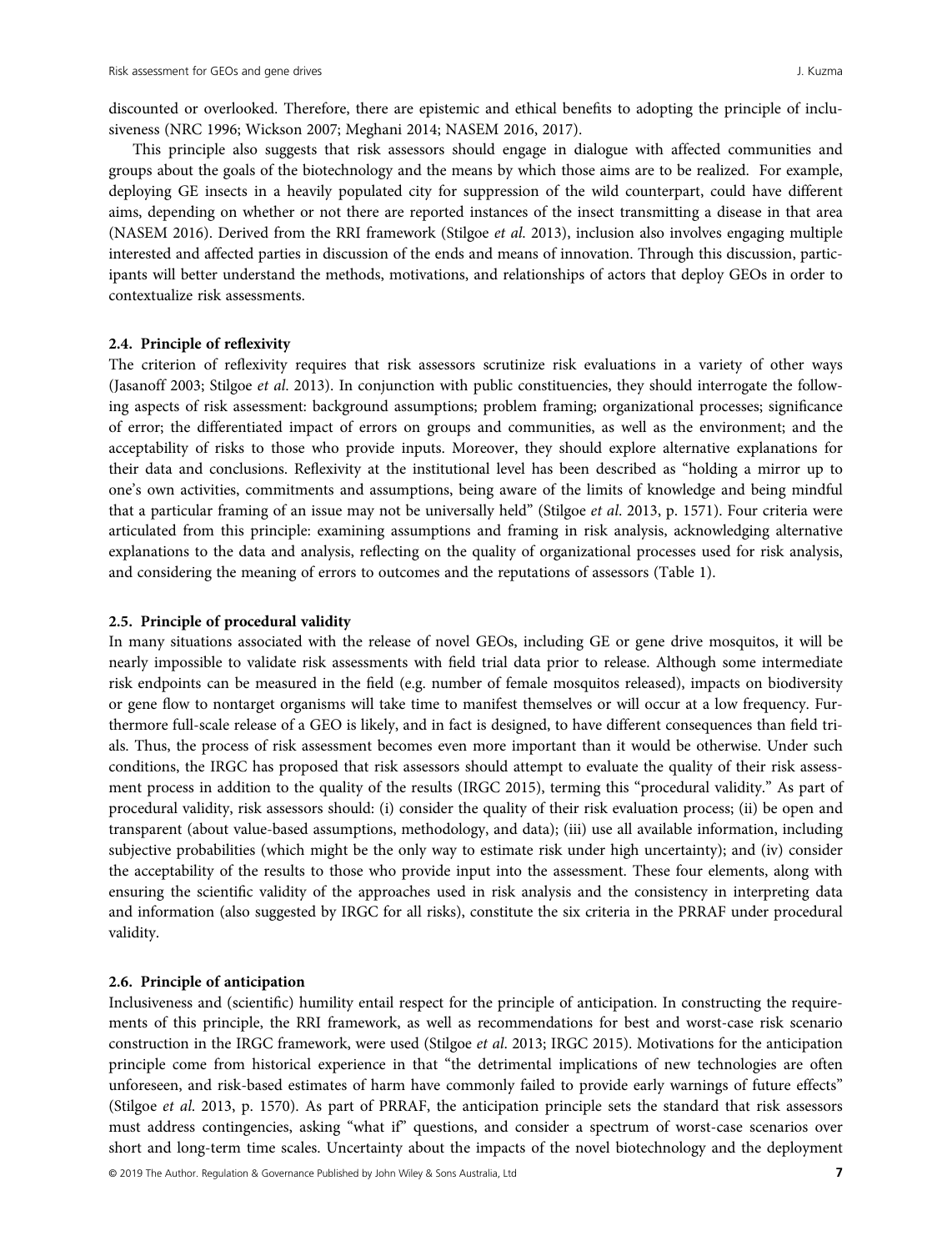of GEOs necessitates the construction of risk assessments that include timescale as a variable. Ecological consequences can take years, even decades, to manifest themselves. Furthermore, environments change over time. Therefore, the choice of time scale in a risk assessment is a normative one. The principle of anticipation is operationalized for risk assessment with two criteria: (i) consideration of contingencies of what is known, plausible, possible, and unknown for the future; and (ii) accounting for changing future conditions at different timescales (Table 1).

#### 2.7. Execution of policy analysis approach

Using the 18 criteria listed in Table 1, a policy analysis approach was used to evaluate the regulatory risk analysis of the case study of GE mosquitos designed for disease control. In this article, the case study is analyzed based on the author's expertise in consultation with colleagues and other experts. Ideally in a governance system, more voices would judge whether a risk assessment process meets PRRAF criteria and principles. For example, PRRAF could be used by an independent, external advisory group to evaluate risk analyses used for regulatory decisionmaking. Under conditions of low capacity or a lack of infrastructure for external engagement, at a minimum, GEO developers and regulators could use PRRAF to reflect on their own risk assessments (Fig. 1).

In this article, evidence of conformity to the principles in PPRAF follow a policy analysis approach, and the regulatory decisionmaking system is evaluated in qualitative ways with regard to whether it satisfies the criteria (Bardach & Patashnik 2015; Dunn 2015). This analysis takes a product-specific focus and considers how that product was overseen by the regulatory system according to principles and criteria from the literature. It is historical in evaluating past policies and programs (retrospective policy analysis). The analysis is then used to forecast the need for changes to policy systems in the future (a prospective policy analysis) (Bardach & Patashnik 2015; Dunn 2015). The results are then used to suggest improvements for future regulatory assessments of GEOs, such as those associated with gene drives in disease-controlling insects, for which the Oxitec case study is the closest existing analog.

Multi-criteria decision analysis (MCDA) evaluation approaches (Linkov & Moberg 2011) also have been used to evaluate oversight systems for GEOs (Kuzma et al. 2008, 2009). MCDA is usually performed quantitatively and with weighting of criteria (Linkov et al. 2006; Linkov & Moberg 2011). The analysis in this paper is qualitative, documenting evidence and text to support the evaluation of the regulatory risk analysis for GE mosquitos using the PRRAF criteria. However, there are similarities between policy analysis and MCDA in terms of their use of criteria to examine policies or decisions. In this way, the methods in this paper overlap with both approaches.

To apply the criteria, the environmental assessments (EAs) and findings of no significant impact (FONSIs) for the GE mosquito risk assessment are examined according to the stages of ecological risk assessment (Environmental Protection Agency [EPA] 1998) to organize the evaluation. Those stages of ecological risk assessment are: (i) problem formulation and framing, (ii) exposure and effects assessment, and (iii) risk characterization (EPA 1998).

#### 3. Results

In this section, the statutory and regulatory context for the Oxitec GE mosquito risk assessment, which affects the focus and problem framing of the assessment, is first considered. PRRAF is then used to analyze exposure and effects assessments and risk characterization expressed in the regulatory risk analysis documents. The evaluation revealed that the risk assessment process for the Oxitec GE mosquito falls short of the PRRAF principles in multiple regards. Based on the analysis and critique, it is suggested that the agency's risk evaluation protocol should be revised and enhanced to meet the challenges of future GE insects, GE animals, and those with gene drives.

#### 3.1. PRRAF evaluation of problem framing and formulation

In this section, the regulation of GE mosquitos under the Food, Drug & Cosmetics Act (FDCA) and the National Environmental Policy Act (NEPA) is considered as it relates to problem framing and formulation of the risk analysis and the institutional context that affects this stage.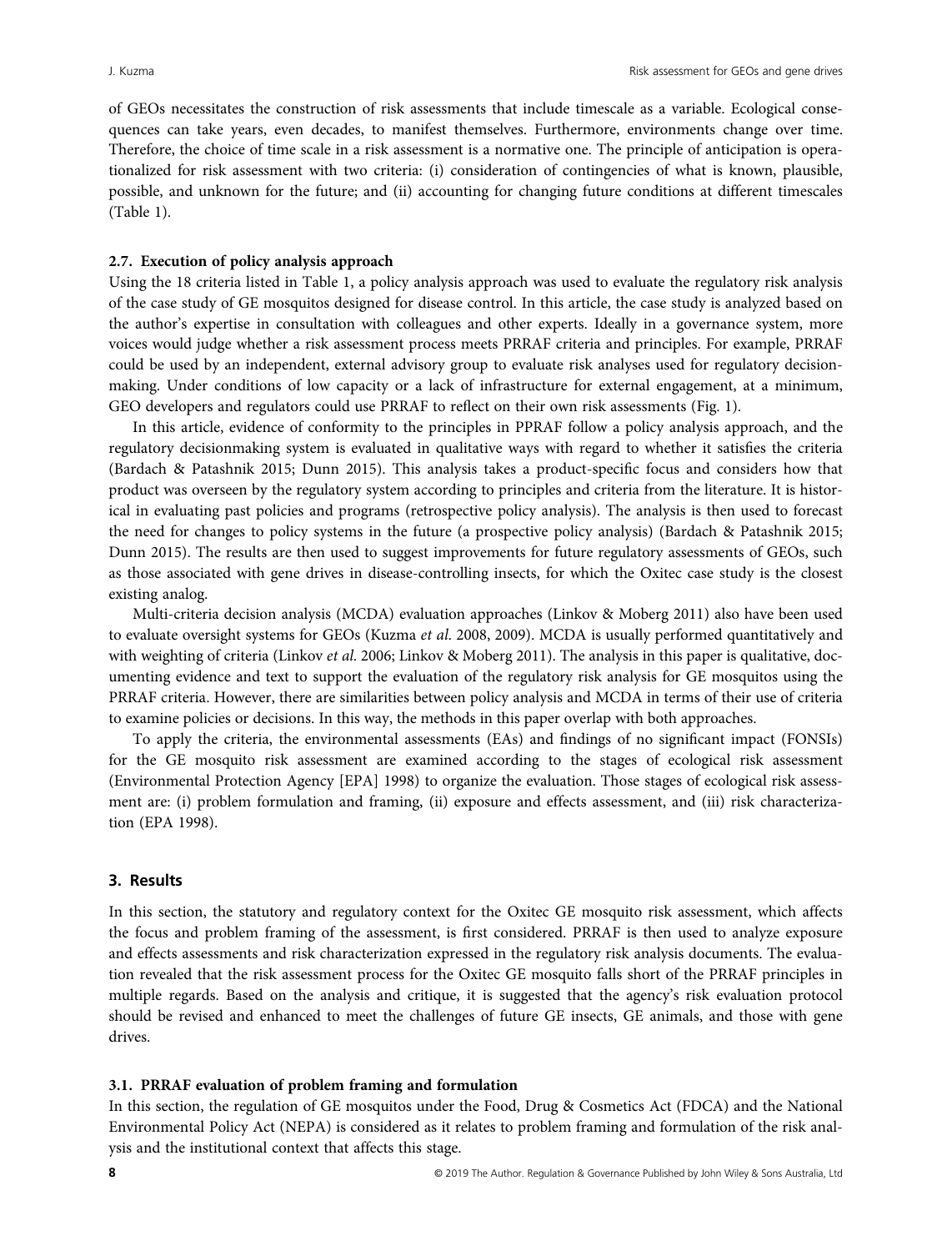## 3.1.1. Food, Drug & Cosmetics Act process of approval

In 2009, the FDA published guidance outlining its regulatory policy for GE animals, including insects. The agency used the Guidance to claim regulatory authority over GE animals as "new animal drugs" (NADs) under the FDCA. The FDCA conceptualizes any non-food article that is intended "to affect the structure or any function of the body of man or other animals" (FDA 2017b) as a drug. The agency argued that the rDNA constructs introduced into GE animals aim to impact their bodily structure or function, and therefore, they qualify as NADs. The FDCA gives the FDA the authority to evaluate the safety and the efficacy of the drug (in other words, to investigate whether it is safe for the animal and does what it is supposed to do). Under the 2009 Guidance (FDA 2009, revised 2015), sponsors of GE animals are obligated to submit an NAD Application to the FDA's Center for Veterinary Medicine. The subject of the NAD Application is the rDNA construct at a particular location in the genome, thus, the agency technically has regulatory authority over that article in the GE animal, not the GE animal (FDA 2009, p. 6). However, "as a short hand in this guidance document," the FDA "sometimes refer(s) to regulation of the article in such GE animals as regulation of the GE animal" (FDA 2009, p. 7). In January 2017, the FDA put forth a revised guidance document that expands the scope of its authority to include gene-edited animals and other animals with "intentionally altered genomic DNA" (FDA 2017b).

One flaw in the NAD process for risk assessment of GE animals is that it places commercial interests over transparency and early inclusion of public health and environmental concerns. For example, it is standard practice for companies to use the trade secrets to classify the information that they submit as part of their application to regulatory agencies as confidential business information (CBI). But CBI can be exercised to an even greater degree in the NAD process, as the FDA is prohibited from disclosing even the existence of a NAD file before NAD approval has been published in the Federal Register (21 CFR 514.11b; Otts 2014). This means that (as in the GE mosquito OX513A case) future developers of GE animals with gene drives would not have to share their risk assessments with the public until the agency is poised to make a decision about them (when a draft EA and FONSI are complete and posted). The decision to favor the interests of the commercial sector (over the public's interest in open sharing of data) violates PRRAF's principles of inclusion, including public input for framing and co-learning with citizens before and during the risk assessment process (see Table 1).

Oxitec formally submitted its application for the GE OX513A mosquito to the FDA under the investigational new animal drug (INAD) provisions of the FDCA, and in March 2016, the agency published its draft assessment documents for the GE mosquito OX513A – specifically, an EA and FONSI in order to approve field trials (which are treated as clinical trials under investigational NAD or INAD authorities) (Oxitec 2016; FDA 2016a). These documents were open for public comment, and then finalized in August 2016 without substantial changes to the conclusions or the recommendation to approve the field trial (FDA 2016b,c). Even so, one could argue that some inclusion of the public did occur during the federal register notice and comment period, as the FDA must consider (but not necessarily incorporate) relevant public comments in revision of the EA and FONSI documents according to the Administrative Procedures Act. However, comment periods are known to be one of the least inclusive forms of public engagement, with problems of representativeness, responsiveness, and access (Golden 1998; Rowe & Frewer 2000; Coglianese 2005). Public comment on rules does not meet the inclusion criteria in the PRRAF, which are inspired by deeper levels of participation and engagement (as described in NASEM 2016, 2017 reports and the RRI framework, NRC 1996; Stilgoe et al. 2013). NASEM (2017) recommend inclusion of outside perspectives in the conduct of the risk assessment itself, especially when uncertainty and novelty are high (NRC 1996). It is also the recommendation of the three groups upon which the PRRAF is based (Jasanoff 2003; Stilgoe et al. 2013; IRGC 2015). Taking public comment only after the assessment had been conducted and not during the scoping or interpretation of risk at intermediate assessment steps is not congruent with principles of PRRAF or recommendations for robust risk characterization (NRC 1996; NASEM 2016).

After the EA and FONSI were finalized, the GE mosquitoes were slated for release in the US Florida Keys, where cases of Dengue have been documented and concerns about Zika were growing. However, before allowing release in the state, the local Florida Keys Mosquito Control Board decided to consider the results of a public referendum vote on the GE mosquito, which took place on 8 November 2016. Ultimately, the residents of the Florida Keys approved the release of the GE mosquitos by a majority in this referendum, although Key Haven, the town proposed for the release, rejected it; thus putting a halt to the release. Oxitec has been forced seek a new site for release, which as of late 2018 is ongoing. $4$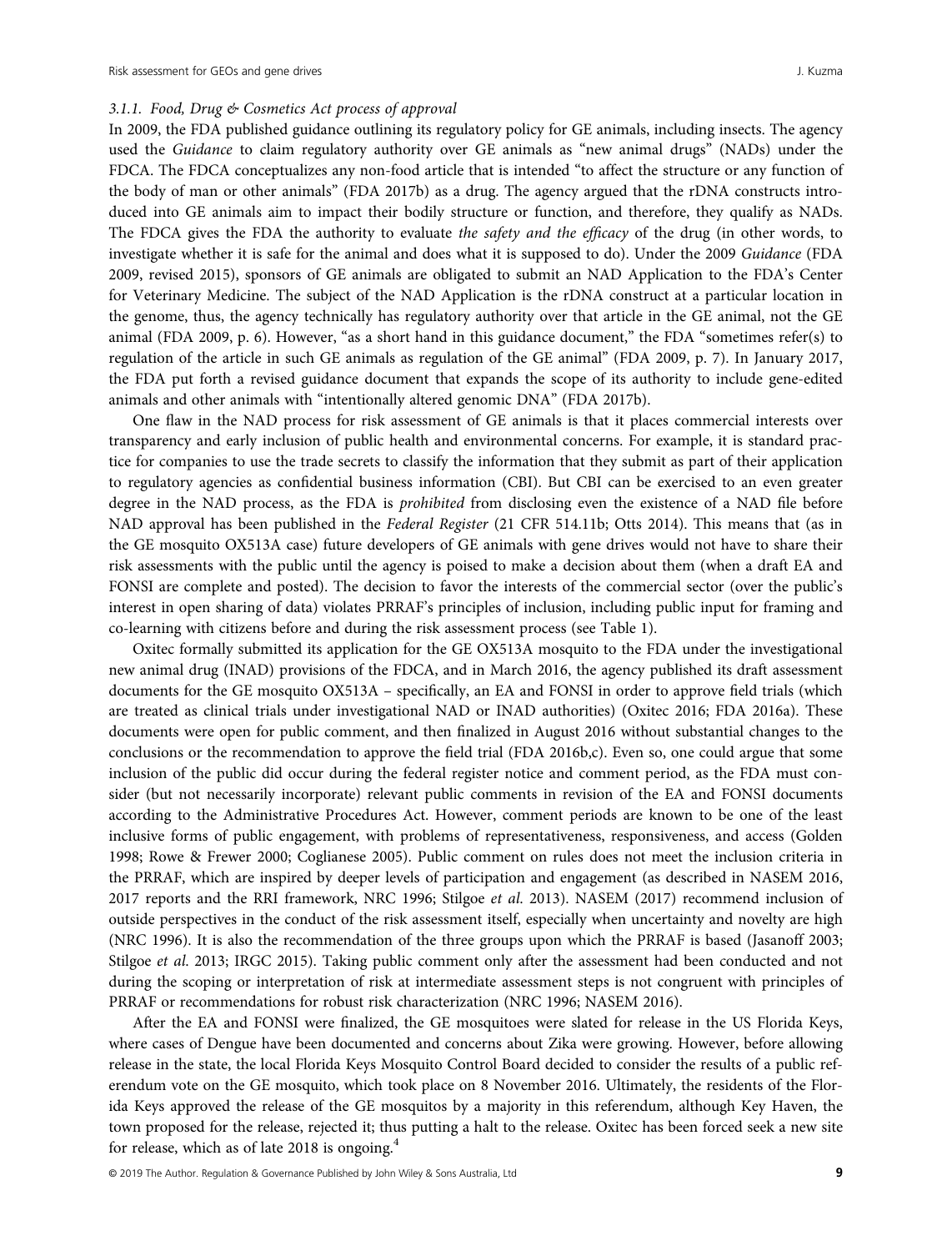# 3.1.2. National Environmental Policy Act procedural analysis

NEPA is another statute that influences how problems are defined for risk assessment for GE animals. While the FDA's regulatory authority comes from the FDCA and the NAD provisions in the case of GE animals, the agency is obligated to abide by the NEPA. The NEPA is triggered whenever the FDA considers field trials for GE animals. According to the FDA 2009 Guidance, to marry the NAD process with the NEPA, the agency made the decision to treat field trials of GE organisms as analogous to clinical trials of INADs (FDA 2009). After successful trials, the developer submits a NAD to acquire permission for interstate commerce. The clinical trial categorization for field trials of the GE mosquito presents a unique challenge. A clinical trial to identify the effectiveness of the GE mosquito (a "drug") in reducing the wild A. aegypti mosquito population means that the GE organism must spread and mix with the wild populations of its species, but traditionally, field trials aim to contain and confine the organism being tested to prevent its spread. Mosquitos are highly mobile. Field trials are supposed to occur in a limited area, but containment to a specified area is unlikely, especially with insects that fly and persist. This is a paradox, and instead the impact of the GE mosquito OX513A on other species and ecosystems should be the primary matter of concern of risk assessment. The authorities used by the FDA do not seem to fit the context of risk assessment for GE mosquitos given their focus on "drug" efficacy and safety, not ecosystem and health impacts. This deficiency relates to inadequate reflexivity in problem framing of risk assessment, a violation of a criterion of the PRRAF.

It is primarily because the FDA is obligated to abide by NEPA that the FDA attempts to ascertain the larger environmental significance of the products it regulates and encourage product sponsors to be attentive to them in their plans for risk management. However, NEPA is a procedural (process-based) law, in that it requires federal agencies to review and document the environmental impact of any significant federal action; but regulatory agencies do not technically have authority under NEPA to prohibit proposed actions, such as GE product release (40 CFR §1500-1508). NEPA has designated three levels of environmental review with increasing detail and rigor: categorical exclusions, EAs and FONSIs, and environmental impact statements (EISs). The agency takes a position prior to assessment in choosing one of these three routes based on its view of the anticipated environmental impacts.

Environmental and consumer groups have been dissatisfied with the quality of the FDA's compliance with NEPA with respect to GE organisms. For example, they have filed lawsuits against the agency for its decision to approve AquaBounty's GE salmon because:

[T]he inadequate EA (i.e. Environmental Assessment for the GE salmon), FONSI, and attendant decision not to prepare a comprehensive EIS are the result of FDA's failure to take the legally required "hard look" at these direct, indirect, and cumulative impacts of the agency's decision to allow mass production of AquaBounty's GE salmon, and are arbitrary, capricious, and contrary to NEPA. (Keat et al. v. US DHHS FDA 2016)

The US Department of Agriculture has also come under attack from consumer and environmental groups for not abiding by the spirit of NEPA (Cowan & Alexander 2013).

The choice to not prepare a full EIS suggests that the FDA did not proceed with the appropriate degree of procedural validity and humility. If the agency had followed the principles advocated by PRRAF, then given the uncertainty and novelty of the GE organism it would have prepared an EIS, the most rigorous choice under NEPA. In addition to a fuller consideration of ecological impacts, a NEPA EIS analysis also requires an analysis of socio-economic and distributional impacts, and more in-depth public input processes, coming closer to satisfying the principles of humility and inclusion of the PRRAF.

Permitting the release of the GE mosquito without an EIS suggests that the FDA may have been influenced by the neoliberal mandate of advancing the biotechnology industry's interests (Meghani & Kuzma 2017). The agency's risk assessment would have had greater procedural validity if (in an EIS) it had more rigorously examined the potential ecological impacts and greater humility had it considered societal ramifications (criterion under humility in Table 1) and tradeoffs of alternatives (criterion under humility in Table 1 "Elicitation of the input of interested and affected parties for scoping the risk problem"). The FDA has not carefully considered either reputational risks or acceptability to those who may provide input (both are part of the procedural validity criterion) (Table 1). It also did not engage external experts, stakeholders, or citizens as it conducted the assessments, violating the principle of inclusion and failing to adopt an attitude of humility toward risk assessment through citizen learning or public input in framing of the issues.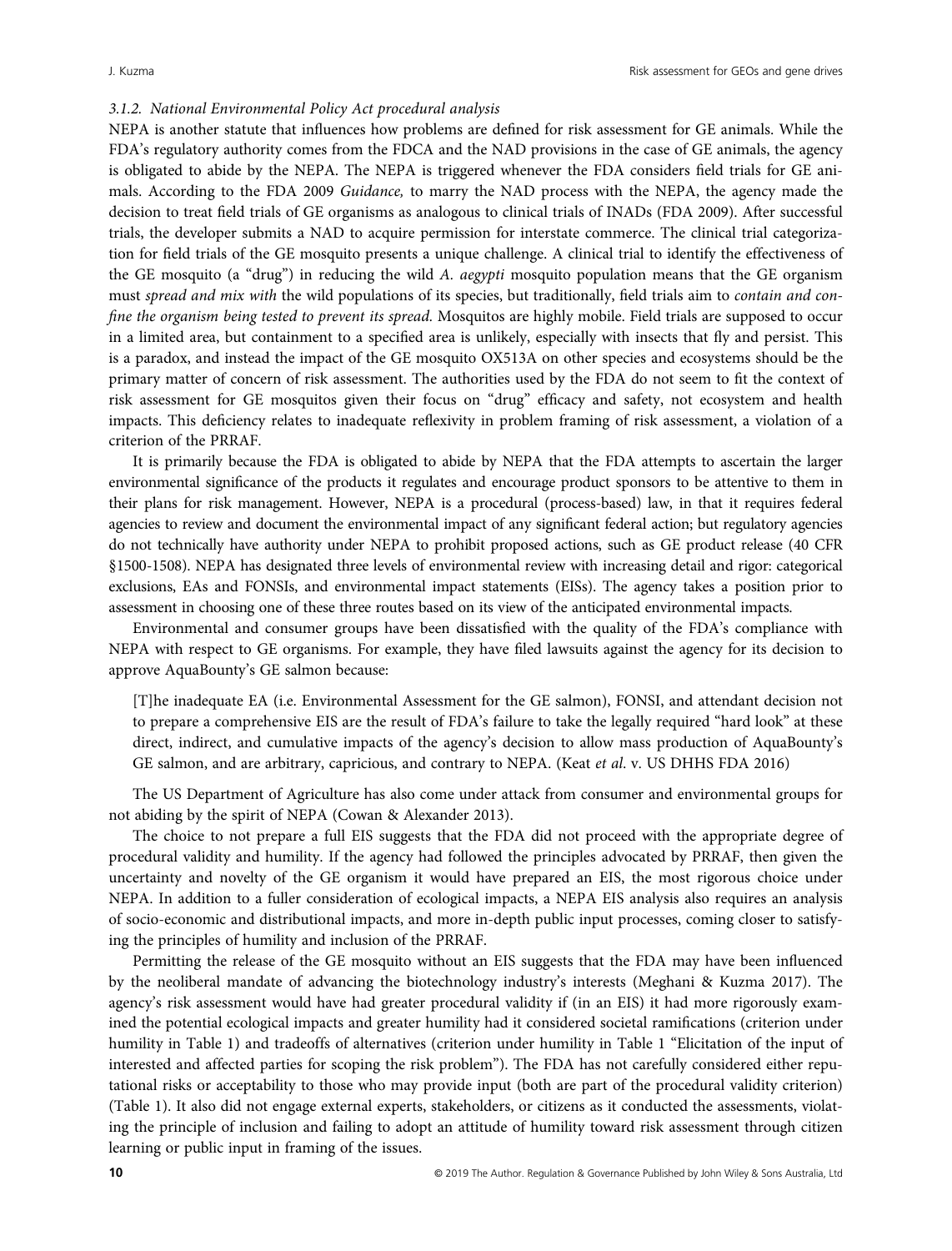Moreover, some biologists have criticized the FDA for not deferring to the Department of Interior's Fish and Wildlife Service (FWS) and the National Marine Fisheries Services (NMFS) because of their expert knowledge of ecological issues and because they are responsible for administering the Endangered Species Act (ESA,16 U.S.C. § 1531–1544). The Lacey Act (18 U.S.C.§ 42) gives the FWS regulatory authority to bar the importation and transportation of species "injurious to human beings, to the interests of agriculture, horticulture, forestry, or to wildlife or the wildlife resources of the US." But that agency has not been given the opportunity to be substantially involved in the regulation of GE animals and it has criticized the FDA's risk assessment of Aquabounty Salmon (Earthjustice & Center for Food Safety 2013). The FDA's decision to exclude agencies with the appropriate expertise from the risk assessment process undermines the procedural validity of its risk assessment as the quality of the scientific process lacks rigor.

A review of the (publicly available) documents submitted by Oxitec to the FDA (FDA 2016a,b,c; Oxitec 2016) shows that the biotechnology company did not provide the FDA with field data on the ecological monitoring of nontarget organisms or other environmental endpoints from prior releases of the GE mosquito in other countries, nor is it required to collect such field data under the new trial in the US given the focus under the NAD provisions on safety and efficacy. However, now that Oxitec is searching for a new site, the FDA has the opportunity to prepare a full EIS, which would provide an opportunity for more comprehensive analysis of the possible impact of the release of the GE mosquito on nontargets and to include its social and economic significance (thus paying more attention to the principle of humility and criteria of assessing social foundations of vulnerability to risk and considering distributive socio-economic impacts on risks to different populations).

The legal authority of the FDA applies only to whether the rDNA construct is safe for the GE animal in which it has been introduced ("drug" safety) and whether the GE animal results in the suppression of the population of its wild-type counterpart ("drug" efficacy). Needless to say, the safety of the rDNA construct for the GE mosquito is irrelevant in this context. The germline genetic modification introduces a change in the organism such that its progeny dies without tetracycline, which is not always present in sufficient quantity in a non-laboratory environment. Therefore, it makes little sense to evaluate the safety of the genetic modification for the animal itself, as it is designed to kill it. The second serious limitation of the INAD clinical/field trial is that Oxitec's environmental assessment is focused on the efficacy of the GE mosquito to kill off the wild population. The INAD application and focus does not require that the company collect field data on the potential or unanticipated impacts on local ecosystems (including nontarget organisms), horizontal gene flow, and many other endpoints that are of relevance. Both the draft and final EAs state that the primary and secondary goals of the assessments relate to the efficacy of population suppression (FDA 2016b, pp. 38–39; Oxitec 2016, pp. 37–38). Nontarget impacts are discussed in the final EA, but there are no requirements for data collection on these impacts in the INAD process. Thus, the FDA and Oxitec are making a choice that has ethical and political significance about whether to allow field trials (under an INAD) and move to full-scale release, sale, and transport. This limited problem framing with no public input violates PPRAF, specifically, the principles of humility (criteria of public input into risk analysis framing) and inclusion (criterion of elicitation of the input of interested and affected parties for scoping the risk problem).

Oxitec has previously evaluated the efficacy of population suppression in other countries where GE mosquito release has already taken place, namely Brazil, Cayman Islands, Malaysia, and Panama. In field trials in these locations, the GE mosquito has reduced the target mosquito population (Nimmo & Beech 2015). However, human disease reduction from these releases, the ultimate goal, has not been demonstrated (Nimmo & Beech 2015). The definition of efficacy as mosquito control rather than disease reduction is another normative choice that was determined without public input or reflexivity. Furthermore, in standard clinical trials, participants must be fully informed of the risks to them. In the case of GE mosquito trials (treated like clinical trials under the NDA and NEPA process), the FDA did not require informed consent. This constitutes another violation of the PRRAF, specifically, a direct affront to the principle of inclusion.

In conclusion, the institutional context, both legal and procedural, affects the problem framing stage of risk assessment, which in the case of the GE mosquito is deficient with regard to several principles of the PRRAF.

#### 3.2. PRRAF evaluation of exposure and effects stage of risk analysis

Risk is commonly defined in the field of environmental or health risk analysis as the combination of the likelihood of exposure and the severity of the consequences. In more complex systems, such as ecosystems, risk can be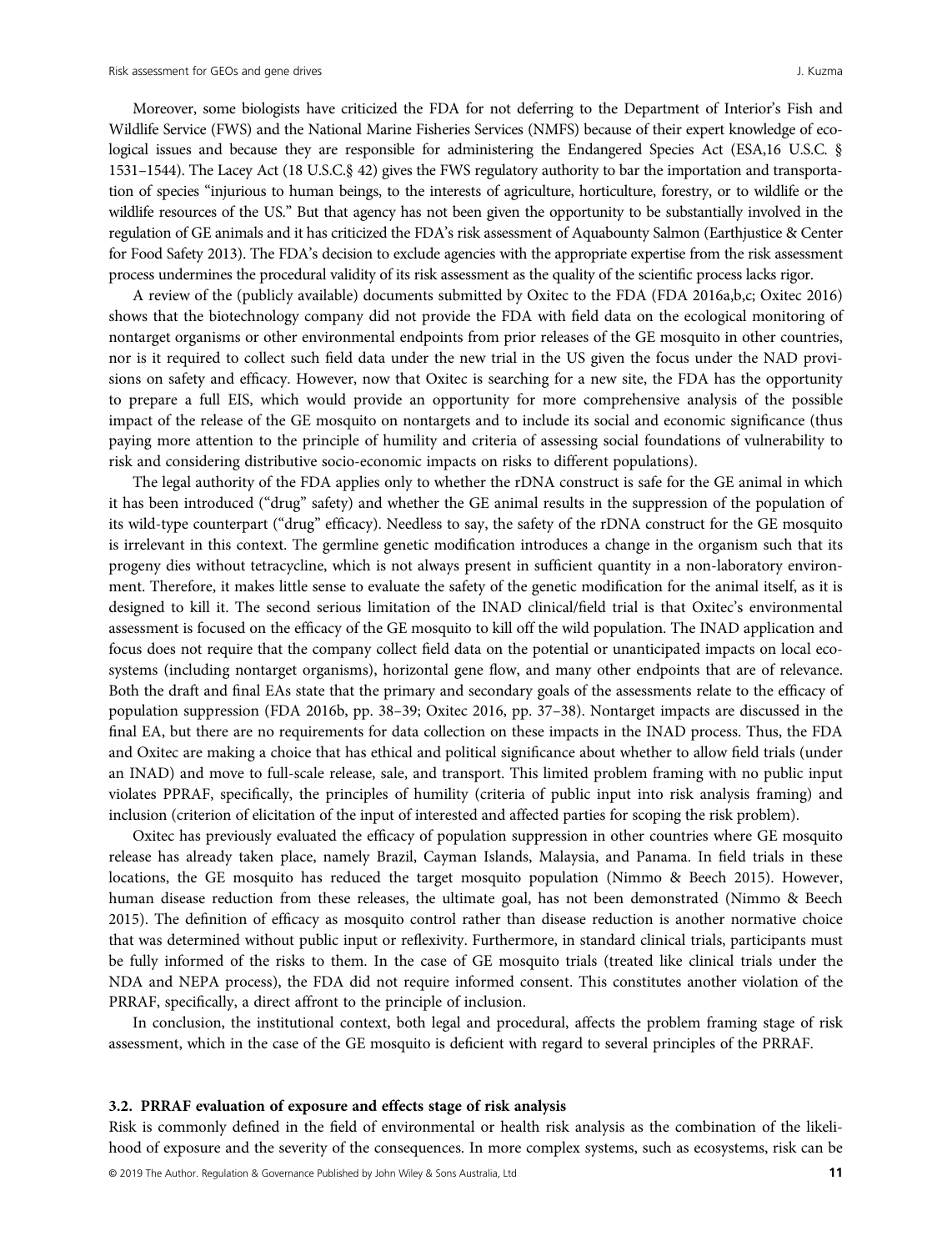thought of as "risk scenarios" (Kaplan & Garrick 1981) that address three questions: what can happen; how likely is that to happen; and if it does happen, what are the consequences (NASEM 2017)? In the NASEM report on gene drives, ecological risks are described as "the probability of an effect on a specific endpoint or set of endpoints due to a specific stressor or set of stressors" (2016, pp. 112–133), with the effect as potential beneficial or harmful outcomes; and an *endpoint* as a societal, human health, or environmental value that is to be managed or protected.

All of these ways of looking at risk are congruent in that they include a final definition of risk that involves combining the probability of an adverse event (e.g. likelihood of exposure) with the severity or magnitude of the effects from that event in order to assess risk endpoints of human or another population's death, illness, injury, or decline. Unfortunately, the final EA (not so much the draft EA) varies from the norms of risk analysis by conflating the estimation of exposure pathways, events, or effects with estimations of human/animal health or environmental risks (compare Tables 9 in Oxitec 2016 vs. FDA 2016b). This problem is discussed further in the next section on risk characterization. However, first the two major components of the definitions cited above are examined, exposure and effects; and how the two EAs deal with evaluating these with regard to the GE mosquito.

The GE mosquito OX513A strain contains a synthetic gene for the tetracycline transcriptional activator variant protein (tTAV) (FDA 2016b). High levels of tTAV are deleterious to cells as it represses normal transcriptional function. However, in the presence of tetracycline, tTAV expression is suppressed. This means that the GE mosquito can be reared in the laboratory using tetracycline, but if it is an environment without adequate levels of the chemical, most of the larvae will not survive (more on this later). Effects evaluated in the EA and FONSI include:

[T]oxic effects in humans or non-target animals or allergenic effects in humans (from direct contact with tTAV); the effect of tetracycline (from rearing the GE mosquitos and disposal) on the environment; effect on flora of the GE mosquito release; effects on predators of the GE mosquito; effects on decomposers; and effects on endangered or threatened species. (FDA 2016b, Table 9).

Exposure pathways or events considered in the final EA include the:

[T]ransfer of the rDNA construct to humans or non-target animals (through predation, or bites); increase in population of other mosquitoes that may contribute to the increase of diseases; development of anti-microbial resistance; release of GE female mosquitos (as opposed to GE male mosquitos only); failure of the introduced traits,; persistence of the GE mosquito at the trial site; and interbreeding with related mosquito species. (FDA 2016b, Table 9)

Space is too limited in this article to point out the strengths and weaknesses of how the EA and FONSI evaluate each of these exposures and effects. Many of the human and animal health risks depend on the presence, survival, and spread of the GE mosquito. Therefore, how the FDA-Oxitec risk assessment considers these key intermediate steps in risk pathways are evaluated using the PRRAF.

#### 3.2.1. Initial presence of the GE mosquito

Female A. aegypti mosquitos are the ones that bite, so in the interest of not increasing the number of biting mosquitos, the company plans to release male GE mosquitos. However, Oxitec cannot achieve 100 percent efficiency in its separation of males and females in the laboratory (FDA 2016b; Oxitec 2016). The draft EA (Oxitec 2016, p. 34) and final EA (FDA 2016b, p. 36) state that batches of GE mosquitos must contain less than 0.2 percent females before the company will allow their release. In the final EA, this percentage is used to estimate the number of GE females that would initially be released (first generation) in the environment over the course of the field trials (FDA 2016b, p. 39).

The total number of GE mosquitos (males and contaminating females) that the company plans to release depends on findings from phases I and II of the field trial, which are designed to estimate the number of wildtype A. aegypti mosquitos in the field trial area and conduct short-term releases (8–10 weeks) to monitor the ratio of wild-type to GE mosquitos via collection traps. For the first release, the goal is to achieve an initial mating fraction of  $\geq 0.5$  (i.e. the number of GE mosquitos released to the number of wild-type mosquitos in the trial area). This approximately amounts to a ratio of male GE mosquitos to female wild-type mosquitos of 1:1. From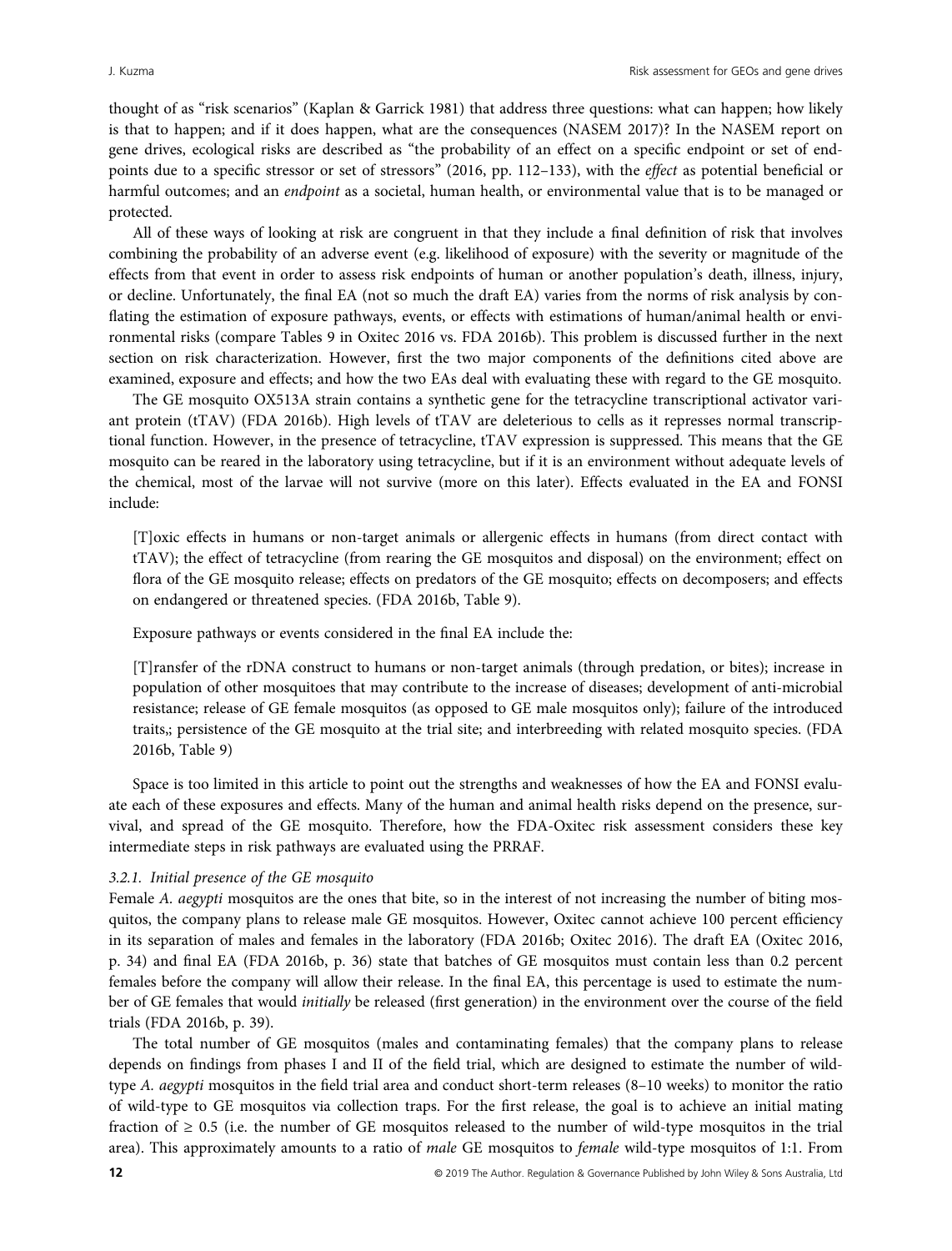this strategy and previous data on this mosquito species in other ecosystems, Oxitec states in the final EA: "we are able to estimate the minimum number of OX513A mosquitoes that might be released:" 14,352,000 GE mosquitos over the 104 week trial period (FDA 2016b, p. 39–40). Based on the 0.2 percent adventitious presence of GE females in released "male" batches, that amounts to "less than 62 female mosquitoes released per person" in the target area over the course of the trial (FDA 2016b, pp. 39–40). Expressed another way, the final EA states that the total would be "0.6 female mosquitoes per person per week" and 2.4 GE female mosquitoes per household per week (assuming four people per household) (FDA 2016b, pp. 39–40).

The methods used to generate and interpret the data on GE female releases in the final EA are problematic given the principles of the PRRAF. First as Oxitec admits, the company uses a "minimum" point estimate (without uncertainty and variability analysis) for the number of GE mosquitos released, thus downplaying the numbers. From the standpoint of procedural validity, they are not using the best risk assessment methods, which would instead incorporate a probability distribution for a range of values for the number of GE mosquitos released and generate best and worst-case scenarios. Instead, the final EA falls short of the procedural validity criteria of "using all available, relevant information including subjective probabilities" and of "evaluating the scientific validity of the approaches used" (Table 1). The principle of humility is also not satisfied as a humility-based approach would recognize that the mosquitos are not likely to be spread equally among households, but may reside in areas of standing water in greater numbers, especially around poorer homes that do not have the time or resources to keep well-maintained lawns or living spaces (this analysis is based on the humility rubric that requires taking into consideration social and behavioral factors affecting risk and distributional impacts). The principle of anticipation is partially recognized in that the company acknowledges that the number released will vary with changing conditions, but they do not account for this variability in the estimates of the release of total or female GE mosquitos. The process of deriving the estimate was also a seemingly closed one including only the company and agency staff, thus violating the principle of inclusion to elicit the input of interested and affected at key junctures in the risk assessment. Outside experts could have been invited to participate in an expert elicitation to estimate probabilities, as is done in other types of ecological risk assessments (Linkov et al. 2006; Murphy et al. 2010; Linkov & Moberg 2011).

In addition, another way to express the same data would be to emphasize the magnitude of the number of GE mosquitos released. For example, the EA could have stated instead that they will temporarily increase the total mosquito population by at least 50 percent; that male mosquitos can be an annoyance even though they do not bite; that thousands of biting GE females will be released in the target area during the trial; that even more than 2.4 biting per week GE females will exist in some households where mosquitos might concentrate; and that all of these numbers are low estimates. Thus, the way in which the conclusion is stated in the final EA represents a framing issue that violates the principle of reflexivity (specifically, the criterion requiring the examination of framing and the acknowledgment of alternative explanations), and alternative ways of interpreting the release of GE female mosquitos could have been presented along with the original.

The estimate of the number of GE mosquitos (female and male) released in the trial area is used in subsequent portions of the risk analysis to consider the potential adverse effects on humans and nontarget species. Key to an effects assessment is the consideration of survivability and spread of the GE mosquitos over time, which is discussed next.

# 3.2.2. Survival

The molecular control switch that Oxitec has developed (for making the GE mosquito dependent on tetracycline for its survival) is not perfect. According to the draft and final EAs, upwards of 3.7–4.3 percent of the GE mosquito population (with OX513 tTAV genes) may survive in the absence of tetracycline (FDA 2016b, p. 55; Oxitec 2016, p. 53). If 5 percent of the second-generation progeny survives, with approximately half of that population being female (FDA 2016b, Appendix C) there will be a number of female-biters with the OX513A gene and there will be a significant number of potential egg layers to sustain the GE trait in third generations and beyond. Reeves et al. state that "OX513A males are only partially sterile, and when they mate with wild females, they will produce 2.8%–4.2% the normal number of eggs, half of which will be biting daughters" (Reeves 2012). Thus the GE mosquito may survive through this "leakiness" of the technology, but neither Oxitec nor the FDA tried to quantify this effect over time with risk assessment and population modeling to assess the survival of the GE mosquito with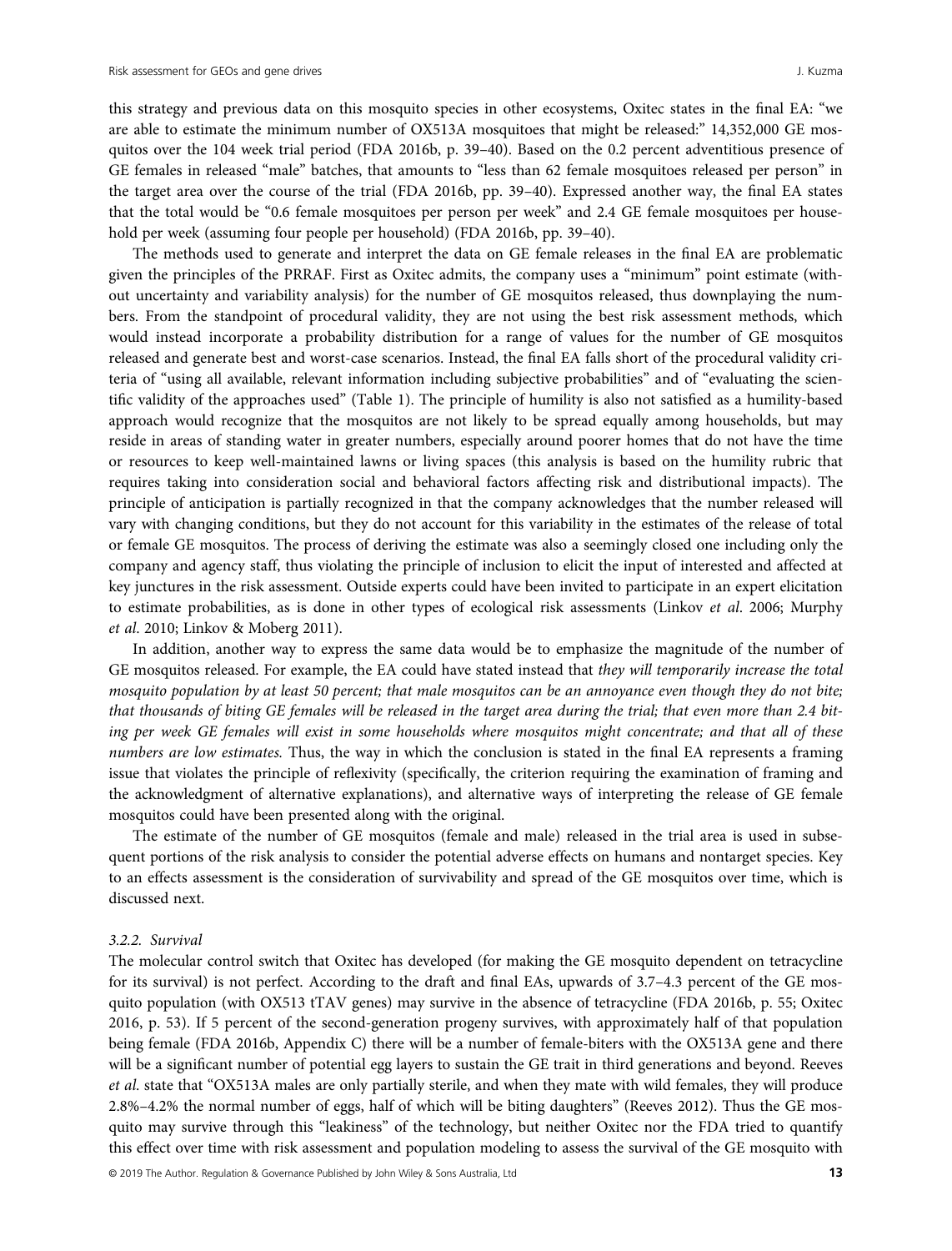several generations born in the wild. This gap seems to violate the principles of procedural validity (e.g. use of all relevant, available information and subjective probabilities) and anticipation (e.g. asking "what if") of PRRAF (Table 1). Population modeling over time under different best and worst-case scenarios, taking into account variability and uncertainty, would yield more useful information about the persistence of GE females and males in the environment and give more credence to the determinations of human and environmental risks.

An even greater percent of GE mosquitos would survive in the presence of tetracycline. The EA report assumes that tetracycline will not be present in significant amounts in the environment to affect their survival. This is a problematic assumption as there are potential sources of the antibiotic within or only meters away from the trial site (FDA 2016b, p. 55). Notably there is a hospital/clinic within 300 meters and a wastewater treatment plant in the field trial area itself, which the EA states: "could hypothetically hold waters with residues of tetracyclines" (FDA 2016b, p. 56). The EA argues that the hospital/clinic is removed from the trial area by a buffer of water and vegetation, and that the GE mosquitos would not transfer across it because of their limited mobility. With regard to wastewater treatment in the area, it states: "examination of tetracycline levels from wastewater treatment plants and their downstream flow (…) are expected to have particularly high levels," notably in the microgram per liter (μg L $^{-1}$ ) range (FDA 2016b, p. 56). Looking at the tables of survivability of the GE mosquito in the EA (FDA 2016b, table 3, p. 55) and by their own conclusions, the assessment authors admit that significant effects in survivability of the GE mosquitos are seen over 1 ng mL $^{-1}$  (1 µg L $^{-1}$ ) tetracycline, overlapping with the range of concentration that occurs in the flow from wastewater (FDA 2016b, p. 55, 2016c, Appendix C, p 5). However, the final EA makes two assumptions to support the conclusion that these levels will not impact the survivability of the GE mosquito at the trial site. First, tetracycline degrades in the environment in sunlight, and second, wastewater could not be a habitat for mosquitos around homes because "artificial containers such as used car tires, flower vases, water storage vessels, and discarded materials" (FDA 2016b, p. 56) are more typical breeding environments.

These are bold and unwarranted assumptions. First, tetracycline is routinely detected in the environment, as several studies that are cited in the final EA indicate. Although it degrades, there is continuous renewal of supply (or flow) into the environment from hospitals, wastewater, animal agriculture, and other sources. This seems to be simple logic that is ignored in the discussion in the final EA. Second, puddles of water contaminated by the wastewater treatment facility near homes could also be a habitat. It is also not obvious why the researchers did not go to homes in the trial area and collect standing water to test it for tetracycline. This would not have been too expensive, relatively speaking, as simple analytical chemistry tests could have been conducted between the early drafts of the EA and the final (FDA 2016b; Oxitec 2016). This omission in testing the trial area for tetracycline could engender suspicion in the eyes of the public, such as the perception that the company was hesitant to test the water in case it did find concentrations of tetracycline around or over 1  $\mu$ g L $^{-1}$ .

Several principles of PRRAF are violated by this case. The principle of humility was violated in that the social and behavioral aspects of humans regarding water around their homes were not seriously examined using data collection and analysis. The principle of reflexivity was not respected in that the assumptions about degradation and the presence of tetracycline were one-sided, in favor of minimizing risk, and alternative explanations to the data and analysis were not presented. The principle of procedural validity was not met in that there was a lack of consistency in interpreting the cited and their own studies. Daghrir and Drogui (2013) state that tetracycline accumulates in living systems and in surface, ground, and wastewater. Given the lack of data and potential sources for tetracycline in the trial area, there could be some places where concentrations are high enough to repress the lethality gene, according to the literature and Oxitec's own assessment (FDA 2016b, p. 56; Oxitec 2016, p. 53).

The three sources of leakage in the system – the continual release of under 0.2 percent GE females, imperfections in the molecular repressor system, and the possibility of significant tetracycline in the environment – suggest that GE mosquitos will indeed be present over time, and that their numbers, including females, might not be insignificant. There will be the 0.2 percent from each initial release (a couple of times a week), but also approximately 3 percent (if tetracycline is 1 μg L<sup>-1</sup> and lower) and possibly more than 5 percent (if tetracycline is 1 μg L−<sup>1</sup> or higher) in subsequent generations (FDA 2016b; Oxitec 2016).

Oxitec and the FDA have discounted that possibility without conducting population or risk modeling studies over time and accounting for variability and uncertainty. This is a serious flaw, violating the PRRAF principle of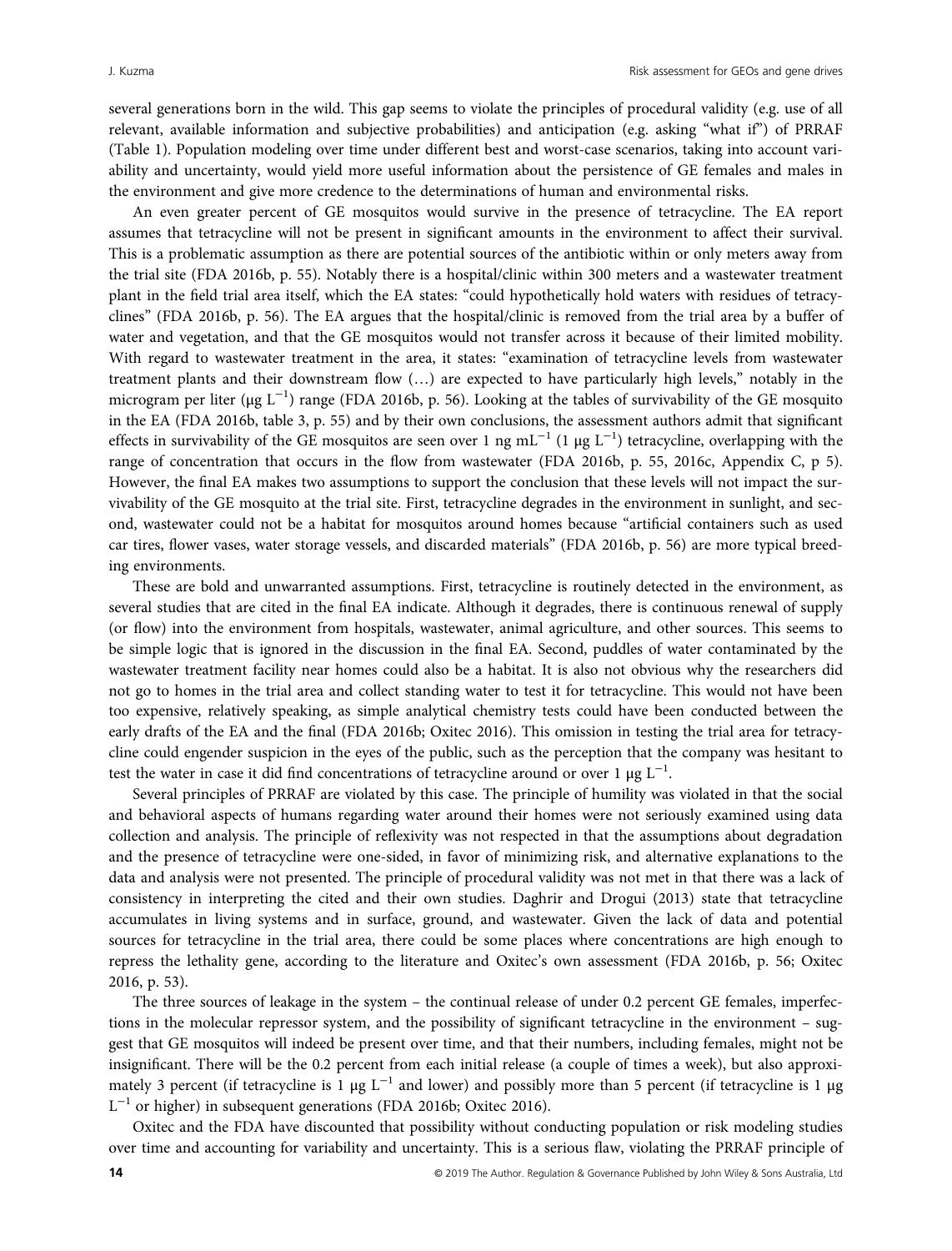anticipation of future consequences. Oxitec has or could collect enough data to do some basic risk modeling for the EA. Other modeling studies have shown significant spatial and temporal variability in the number of surviving, resistant, and persisting GE mosquitos with this sterility technology (Legros et al. 2016; Alphey & Bonsall 2017; Watkinson-Powell & Alphey 2017). Furthermore, if more voices had been included in the risk analysis process, those flaws could have been identified and remedied (PRRAF principle of inclusion). The FDA only consulted an interagency group for the EA and FONSI analyses with representatives from the EPA, the FDA, and the Centers for Disease Control, and the agency reports no other expert stakeholder consultation in the FONSI, aside from the rulemaking and comment process (FDA 2016c). There appears to be a one-sided interpretation of evidence (in favor of allowing release) that compromises the rigor of the risk analysis.

#### 3.2.3. Spread

Spread depends on the interaction of survival time and ability to travel over geographic distance during that time, among other variables. Not only is the survival of the GE mosquito is a serious possibility, but their spread in the environment is also a matter of concern. The EA, on the one hand, claims that because Aedes aegypti mosquitos live primarily in human-managed ecosystems (e.g. tires filled with water outside homes), it is unlikely to spread to national wildlife areas. But, on the other hand, the EA acknowledges that the species (albeit in very small numbers) has been found in national wildlife refuges in the Florida Keys where endangered animals live (Leal & Hribar 2010; FDA 2016b, p. 47; Oxitec 2016, p. 44). Minimizing the possibility that the mosquito and (presumably) its GE counterpart may be able to survive in ecosystems that are untainted by human presence, the EA claims, "[i]t is therefore concluded that release of OX513A will not affect threatened and endangered species or their habitats in Monroe County as there is no habitat overlap between the Key Haven release site and the habitat of these species" (Oxitec 2016, p. 45; FDA 2016b, p. 48). Although the effects of the spread of the GE mosquito may be minimal, the assessors again choose to downplay the possibility of spread in emphatic language in the EA that is at best misleading if taken out of context. The principle of reflexivity would require a more balanced summation of the data with assumptions examined through multiple interpretations and then reported with openness and transparency associated with procedural validity. Following the principle of anticipation would lead to a better examination of the scenarios (including the worst-case scenario) under which the GE mosquito could travel to protected and unmanaged ecosystems with endangered species.

The agency's assessment of the probability of the spread of the GE mosquito in the environment is also laden with interpretations of evidence that ignore the social factors that shape risk and how thoIse create vulnerabilities in ecosystems (Table 1). To consider these factors would constitute a humility-based approach associated with PRRAF. The FDA has claimed that "given that this trial would be carried out concurrently with the existing Florida Keys Mosquito Control District (FKMCD) integrated vector control program currently in place, it is unlikely that OX513A mosquitoes would disperse beyond the trial site" (FDA 2016c, p. 7). However, there is evidence that the Ae.aegypti "... can also be dispersed by human activities such as passive transport on boats, trains, automobiles, etc ..." (Gloria-Soria et al. 2014). In fact, Gloria-Soria et al. (2014) note that the species has been found (for the first time) in California and they believe that it came from the Southeastern US. Given that Ae.aegypti has travelled from Florida to California, it is reasonable to suppose that its genetically engineered counterpart may be capable of doing the same under existing FKMCD control programs. Therefore it is confounding that the FDA reported in the FONSI statements that the travel of the GE mosquito OX513A strain outside the trial area is "unlikely" (FDA 2016a, 2016c, p. 7) when the OX513A strain survives in the environment at a certain percentage and the species has traveled outside the area before. However, the FDA discounts this possibility, and then goes on to conclude that because exposure to the GE mosquito is unlikely, all of the risks associated with this exposure are negligible.

Furthermore, in the draft EA, the agency stated:

… [t]he population of Ae. aegypti at the proposed site is expected to return to its original levels upon completion of the proposed investigational trial due to migration of wild type Ae aegypti from areas that did not receive OX513A male mosquitoes. (Oxitec 2016)

In the final EA, it states (not giving a reason this time) that "the wild-type Ae. aegypti population would be expected to recover to pre-trial numbers after the cessation of OX513A mosquito releases" (FDA 2016b, p. 5).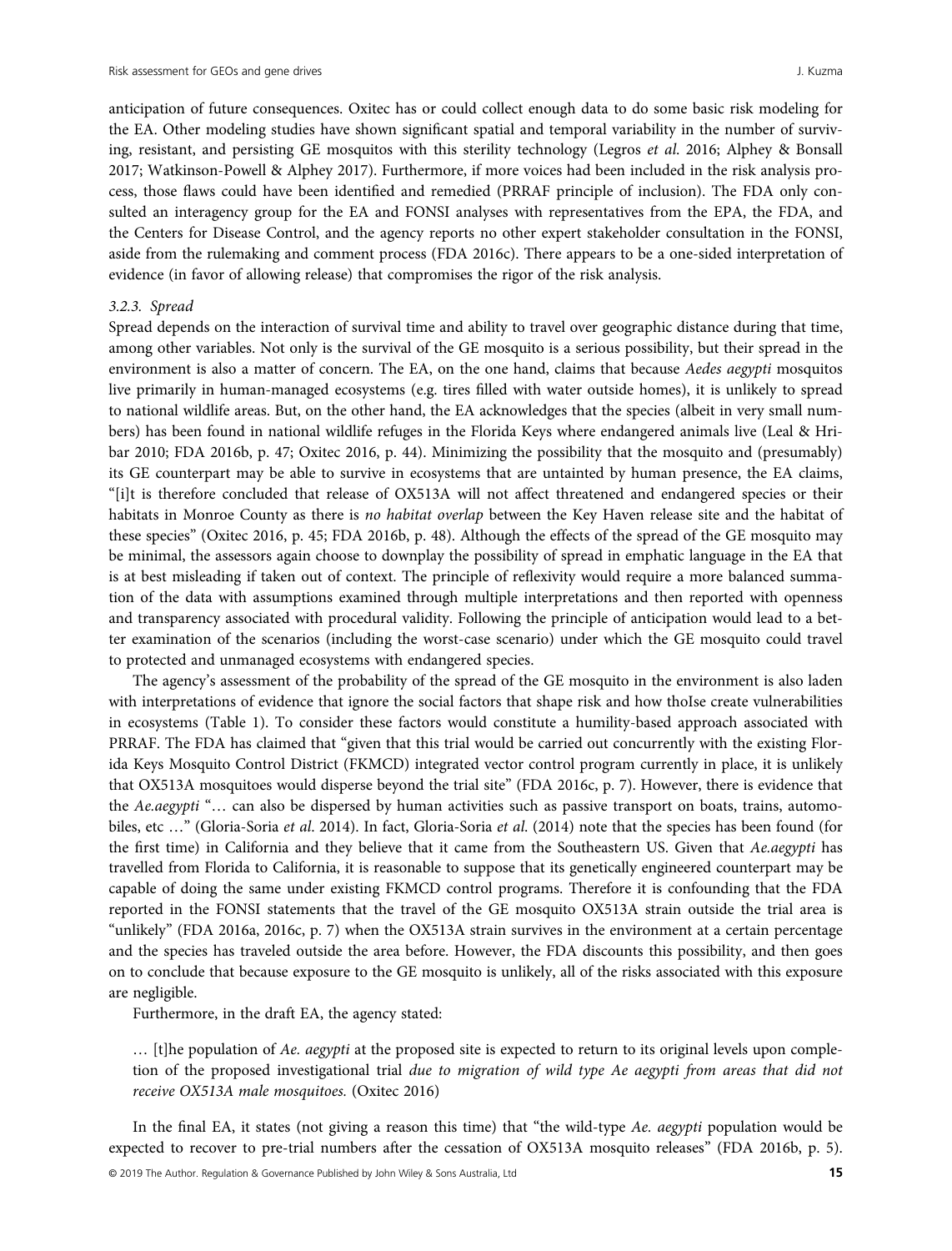Apparently, if the FDA's FONSIs are to be believed, Aedes aegypti mosquitos can only travel in one direction (into the trial site but not out of it).

Our larger point is that the agency's assessment errs by not considering the very real possibility of failure and not appropriately acknowledging the significant role of human activities in the spread of the GE mosquito, thus minimizing the exposure or pathway components of risk. The FDA's FONSI endorsed conclusions that are inconsistent with the evidence, did not consider scenarios of what might happen under different conditions and over time, and failed to consider alternative explanations and assumptions. Thus, their analysis does not meet PRRAF's principles of procedural validity, humility, or anticipation.

#### 3.3. PPRAF evaluation of risk characterization

Risk characterization brings together the consideration of the likelihood and pathways of occurrence or exposure with the severity or magnitude of the adverse effects and summarizes that integration in written or graphic form. We present an example of risk characterization that is dependent on survival over time, and then the general, overall process that FDA and Oxitec use to characterize risk in its reports is examined.

A significant risk of increased disease transmission could arise if there were simply more A. aegypti mosquitos in the environment to transmit viral vectors, such as Zika and Dengue. The potential increase in human disease risk from continual releases of the GE mosquito over two years of the trial is characterized in the EA and FONSI by considering the risk pathways dependent on survivability. In doing so, the FDA states in its FONSI conclusions:

OX513A male mosquitoes do not bite and, consequently, do not transmit diseases. A small number of females may be co-released with OX513A male mosquitoes or be present at the site of the proposed release as a result of incomplete penetrance of the introduced lethality trait. However, there is no evidence to suggest that OX513A females are fitter or more competent vectors than wild-type Aedes aegypti. In fact, evidence suggests OX513A females have decreased vector competence because any OX513A females are expected to die in 2–3 days time, as the lack of tetracycline in the environment will turn on the lethality trait resulting in a lifespan too short to vector viral disease. The lifespan of OX513A females is shorter than the external incubation period, (EIP) for arboviruses such as dengue and Zika thereby disabling virus transmission to a human host at a subsequent blood feeding … the EIP for dengue is estimated at 10–14 days …Therefore, FDA concludes that the likelihood of adverse effects associated with an increase in transmission of dengue or other diseases transmitted by OX513A mosquitoes is extremely low and the risk is negligible. (FDA 2016c, p. 4)

This conclusion is problematic in the face of evidence and data presented in the EA. First, there will be a certain (perhaps low, but not zero) percentage of biting female GE mosquitos in the environment that cannot be estimated from the risk assessment over time because of the lack of models, and there will be variability associated with this number depending on a variety of factors, including the concentrations of tetracycline in the environment. Second the statement that "females are expected to die in 2–3 days" flies in the face of data presented in the draft and final EAs. The final EA shows graphically how GE mosquitos (both female and male) survive for much longer than 2–3 days, even in the absence of tetracycline (i.e. the 5 percent or so that will emerge as a result of the leakiness in the molecular system) (FDA 2016b, Fig. 3, Appendix F). In fact, the final EA states: "A small fraction (about 20%) survived long enough to take two blood meals (that is over 20 days)" (FDA 2016b). It is a matter of interpretation as to whether 20 percent is a small fraction, but surviving 20 days is enough time to incubate the Dengue virus, as stated in the FONSI. In fact, when one examines the data in the EA, approximately 10 percent live 40 days or more and 5 percent live 50 days or more (FDA 2016b, Fig. 3, Appendix F). From this example, it is quite clear that uncertainty and variability are downplayed in the final risk characterization of increased human disease transmission. This violates reflexivity in not examining assumptions and considering alternative explanations (in the final risk estimate) and procedural validity in inconsistent data interpretations and lack of openness and transparency in the FONSI language (compared to the EA).

Qualitative rankings are employed for all of the risks considered in the final EA, such as in the quote above: for example, "extremely unlikely" is used to describe the exposure or risk pathway and "negligible" the final risk. The draft EA report also employs a qualitative risk assessment method that was taken from the Australian Office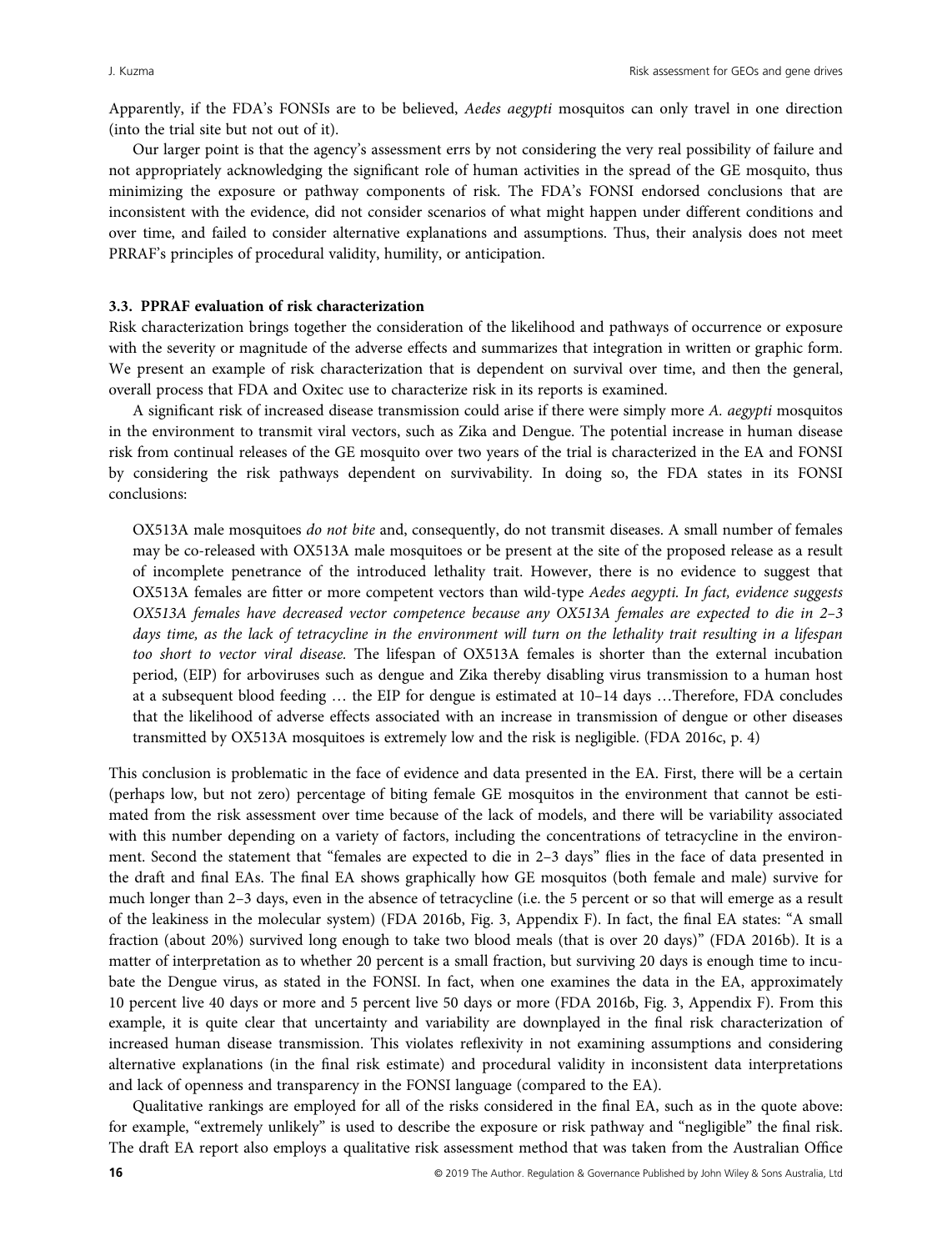of the Gene Technology Regulator, the regulatory agency for GEOs in Australia (Oxitec 2016, Table 9). This approach first describes the pathway to harm, then uses linguistic terms to combine "likelihood" and "consequence" to estimate "risk" (Oxitec 2016, p. 102). Likelihoods are evaluated as "highly unlikely" to "highly likely" and consequences as "marginal" to "major" (Oxitec 2016, Table 8). There are flaws to this approach in the draft EA, but at least one can identify and scrutinize those flaws. For example one flaw is that Oxitec rates various risks from the GE mosquito as "negligible" even though they vary in the magnitude of their consequences or likelihood. According to the EA, the same likelihood with different levels of consequence (minor vs. marginal) may have the same risk estimate. This error in risk estimation could have been avoided by either conducting a probabilistic risk assessment or by assigning numerical rankings (1–4) for each category (likelihood and consequence) and adding them to reach a more precise estimate of their risk. In the draft EA, Oxitec also evaluates uncertainty qualitatively rather than quantitatively, which creates inconsistency in the description of what is known and what is not known. For example, Oxitec's draft EA report states:

The potential likelihood (of OX513A) to establish in the environment has a medium confidence of uncertainty, because it would require detailed information on each environmental variable that could affect establishment, such as temperature, humidity, larval competition, predation, breeding site, container, vegetation etc. Even if such information were available, the interactions of the environmental factors and the organism itself would still provide a degree of uncertainty in the analysis. (Oxitec 2016, p. 118)

But then the draft report concludes that there is a "high degree of certainty that the OX513A is unlikely to establish in the environment" (Oxitec 2016, p. 118). It is unclear on what grounds Oxitec can simultaneously assert that the potential for establishment is of "medium confidence of uncertainty" and a "high degree of certainty." The FDA did not question the discrepancy in Oxitec's statements.

Unfortunately, this qualitative method of risk ranking did not improve in the final EA risk assessment, and in fact became more obscure and inaccurate according to common definitions of risk. First, in the final EA, there is no table like Table 8 (Oxitec 2016) in the draft EA, which describes the scale for rating each standard dimension of risk (i.e. likelihood and consequence). In the draft EA, at least a published methodology of GE mosquito risk assessment with a defined qualitative risk ranking from the Australian gene regulator was used. The final EA changes the language of the risk rating in Table 9 (FDA 2016b), without citing a source for the method. Second, in comparison to the draft EA, the final EA again contains the problem that different qualitative values in one component of two dimensions (in the case of the final EA both likelihoods, without magnitude of consequences) lead to the same risk ranking. For example, all of the "likelihoods of adverse effects" are rated as extremely low (EL), and although there is minimal variation in the "likelihood of exposure" from "highly unlikely" (HUL) to "unlikely" (UL) all of the risks are ranked as negligible (either HULxEL or ULxEL, both resulting in "negligible" risk). One cannot ascertain if the final risk estimate included possibilities other than "negligible," as they are not shown. Additionally, they are not defined quantitatively; for example, is HUL a one in a million chance or a one in a thousand? This presents additional procedural validity problems of inconsistency in how the assessment prescribes qualitative terms to the categories.

Third and most importantly, in the final EA, both dimensions of risks are likelihoods, which is inconsistent with the definition of risk articulated by well-respected risk assessment bodies. The final EA incorrectly categorizes what a risk is; instead of considering the pathway (likelihood) and severity of adverse effects of that pathway (severity of consequences), it stops at earlier and intermediate points in pathways of exposure, events or effects, calling them "risks." Instead of ranking the severity of consequences and combining them with the likelihood of exposure, it combines two likelihood parameters: "likelihood of exposure" with "likelihood of adverse effects," never estimating the *severity of adverse effects*. Thus, there is not only a lack of transparency in the scale that the final EA uses for the two likelihood estimates, but also there is no estimation of the severity of the consequences in contrast to the draft EA (FDA 2016b; Oxitec 2016). In contrast to the draft EA, the final EA also omits any ranking of uncertainty, which at least gave us an indication of how confident the researchers were in the assumptions and estimates (FDA 2016b; Oxitec 2016). It appears as if the final EA is hesitant to evaluate a major component of risk assessment (severity of consequences) given that this is a place of greater uncertainty in the release of GE mosquitos. In other words, it is easier to collect data on whether the mosquito might come into contact with wildlife, but much harder to obtain information about the severity of the consequences if it does come into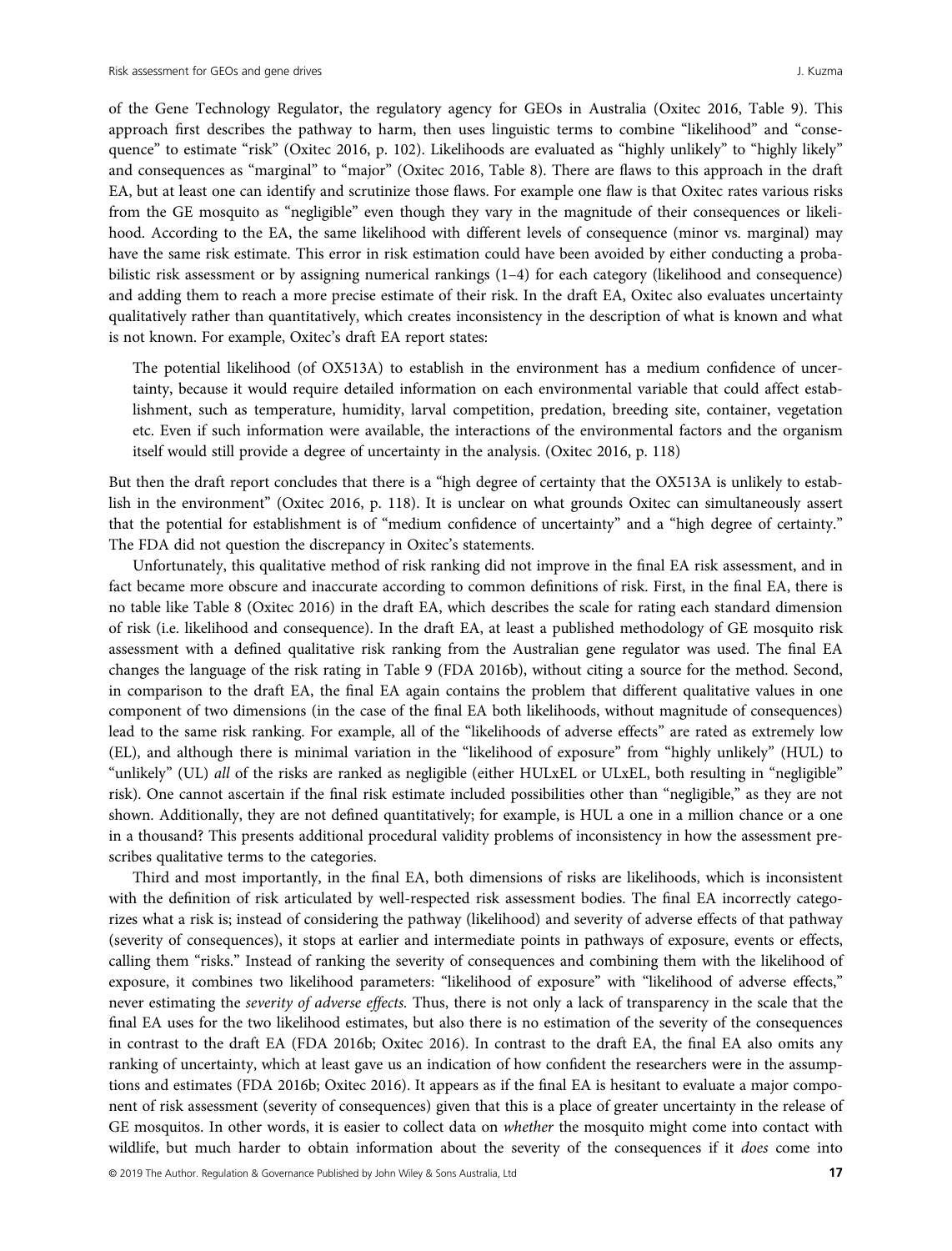contact with wildlife (e.g. would the population decline, and if so, by how much?). This approach violates the principles of procedural validity and reflexivity in the sense that there is a lack of consideration of the validity, assumptions, and acceptability of the approach.

Ignoring severity comes from faulty assumptions about risk assessment. For example, in estimating risk in the final EA, the document states: "there must be both exposure and an adverse effect to pose a risk" (FDA 2016b, p. 113). This is true. But the EA takes it a step too far stating in the draft FONSI that: "[b]ecause risk is a function of hazard and exposure, if exposures are negligible, risk will also be negligible" (FDA 2016a). This is not true, as a very low (even negligible, non-zero) dose of a very toxic substance can pose a high risk. The FDA's argument ignores the logic of risk assessment and years of risk assessment scholarship. Consider that even low (or negligible) levels of very toxic compounds, like the botulinum toxin family (LD<sub>50</sub>s about 5 ng kg<sup>-1</sup>), can lead to greater risk than the same level of exposure to other less toxic compounds. The FDA's risk analysis disregards approaches used for low probability yet high consequence events, such as fault tree analysis (e.g. that is used for nuclear power accidents, which can have severe impacts). In contrast, an Australian group of researchers associated with Commonwealth Scientific and Industrial Research Organisation (CSIRO) modeled their risk assessment of a mosquito modified with bacteria and its population suppression ability using a fault tree analysis that considered multiple pathways of failure and endpoints for human and ecological health, social impacts, and economic effects (Murphy et al. 2010).

In summary, in keeping with the PRRAF's principles of inclusion and humility, Oxitec and the FDA should have consulted with outside experts, stakeholders, and citizens with specialized and local knowledge (NRC 1996) to assign ratings to the likelihood of exposure and the severity of consequences/effects. They should have been more transparent and open in the final EA as to the choices of the rankings in the two likelihood components that are used for "risk." They should have discussed the assumptions and limitations of their approach and why an estimation of the second major component of risk (severity or magnitude of the consequences) was not made. The procedural validity of the risk assessment conducted by Oxitec and the FDA would have been higher if they had taken these steps, and also if they had incorporated subjective probabilities from multiple experts and provided opportunities for reflection and learning to the company, the FDA, and the public. Furthermore, there is no reflexivity in the risk assessment as a discussion of limitations to methods, processes, and assumptions in estimating "risk" are absent.

# 4. Discussion

The FDA's risk assessment protocol for GE animals falls short not only in standard methods of risk assessment such as consistent interpretation of uncertainty and appropriate use of data in characterizing risk, but also in multiple ways when evaluated according to the principles of the PRRAF (Table 1). It does not appropriately evaluate environmental risk using the best available methods and data. For example, the decisions made by the FDA and Oxitec to forgo quantitative risk assessment, not to estimate probabilities from data in the EA, not to employ outside experts in the "weight of evidence," and not to use Bayesian expert elicitation approaches constitute a methodology that has multiple flaws. Such an approach violates PRRAF's principle of procedural validity. Moreover, it uses fuzzy language that results in key assumptions being obscured from scrutiny. The FDA's risk analyses could have benefited from more humility-based and inclusive approaches for qualitative risk assessment rankings. The two EAs and FONSIs show a lack of rigor and a systematic interpretation of uncertainty or variability in data in favor of adoption of the new GEO. That bias is ethically and politically significant and may affect the legitimacy and acceptability of the agency's risk assessment in the eyes of the public.

In this article, PRRAF is used to evaluate a case study of regulatory risk assessment of GEOs based on the author's own judgment in consultation with colleagues. Ideally in governance more voices would judge whether a risk assessment process meets PRRAF criteria and principles. For example, PRRAF could be used by an independent, external advisory group to evaluate the procedural and substantive validity of risk analyses used for regulatory decisionmaking. Diverse group members coming from different disciplines, viewpoints, organizations, and parts of the socio-ecological system into which the GEO is being deployed could rate the conduct of risk assessment according to the criteria and principles of PRRAF (Fig. 1). As suggested by NASEM (2017), it is especially important to open up the regulatory process to advisory committees and stakeholders when emerging products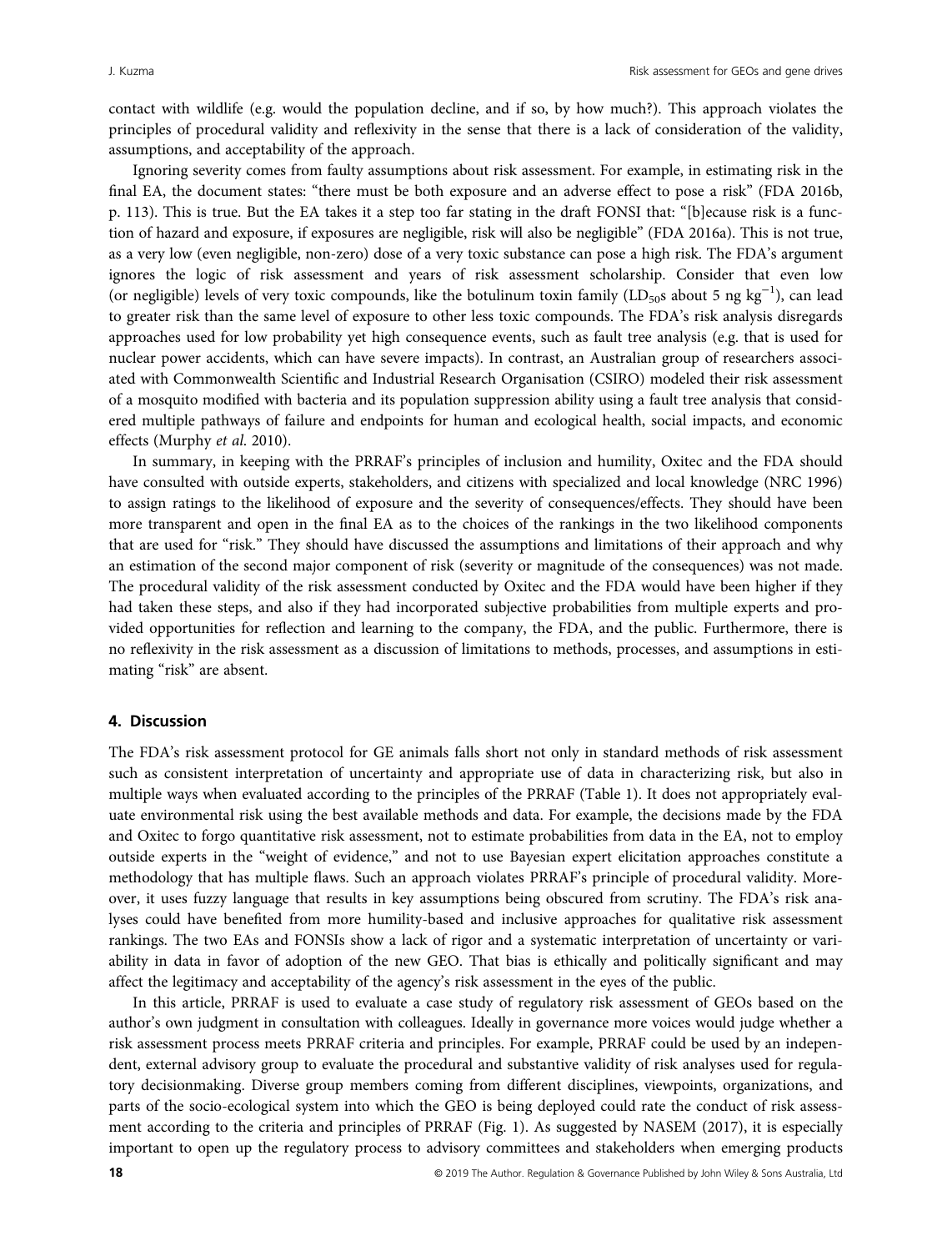of biotechnology are complex and unfamiliar. Gene drives would fit these conditions. There have also been strong recommendations to engage residents in geographic areas where gene drives are to be deployed so that they may be informed, have input, or even give consent (e.g. NASEM 2016; Koefler et al. 2018). Communities in areas of GEO release could use PPRAF to evaluate the process of risk assessment. PRRAF can help to make choices about what risk models or data to use through more legitimate and rigorous engagement with external communities to examine assumptions, reflect, frame problems, and get feedback at key junctures in the risk assessment. At a minimum, under conditions of low capacity for external engagement, PPRAF should be used by those conducting risk assessments to reflect on their own processes as part of responsible development of GEOs and gene drives (Fig. 1).

It is likely that the FDA will continue to have authority for GE animals, and it will regulate some GE animals and insects with gene drives (White House 2015, 2017a, 2017b; FDA 2017b). As an interim step to adopting PRRAF, the FDA could model its risk assessment on the risk evaluation conducted by the CSIRO, which followed several of the principles of PPRAF (Murphy et al. 2010; Murray et al. 2016). The CSIRO conducted risk analysis of the release of genetically modified mosquitos for disease suppression that included diverse experts and stakeholders in the framing and conduct of the analysis (inclusion), considered the social and behavioral foundations of vulnerability (humility), compared the risks of the modified mosquitos to non-technological options (humility), used subjective probabilities (procedural validity), and its report explicitly acknowledged the uncertainties in estimating probabilities of adverse events in the future (procedural validity and anticipation) (Murphy et al. 2010; Murray et al. 2016). The CSIRO assessment engaged interested and affected parties to develop fault trees and influence diagrams for a broad range of economic, social, cultural, ecological, and human health harms to estimate the probabilities of those harms (Kolopack et al. 2015).

The FDA's review protocol raises concerns about the ability of the agency to effectively regulate existing GE animals under its purview, as well as anticipated future ones, such as those with gene drives. Given the potential of gene drive systems to permanently alter the composition or eradicate wild populations, it is crucial that the FDA's risk assessment process is strengthened before the agency has to make a regulatory decision about organisms with gene drive systems. Under these circumstances, regulatory decisionmaking should be informed by a commitment to humility and the other four principles of PRRAF.

US oversight systems may currently lack the capacity in staffing and resources to conduct analyses according to PRRAF principles for every GEO that is regulated by federal agencies (NASEM 2017). However, releases of the first GE insect (like OX513A) for disease control, as well as animals with gene drives, entail situations of high complexity, uncertainty, and novelty and therefore warrant such an approach. Recent reports released by the IRGC (2015) and NASEM (2016, 2017) also recommend engaging a wider range of experts, stakeholders, and publics under these conditions. PRRAF provides a flexible yet robust framework to guide more engaged approaches to risk assessment and decisionmaking about emerging GEOs. It could complement a variety of regulatory and legal contexts as agencies move forward with their new strategic plan for overseeing GEOs (White House 2017b). The PRRAF can also be used by other nations and international organizations facing the challenge of regulating GE insects and animals, including organisms with gene drives.

#### Acknowledgments

The author gratefully acknowledges the programmatic and logistic support of Sharon Stauffer, Program Associate of the Genetic Engineering and Society (GES) Center at North Carolina State University [\(go.ncsu.edu](http://go.ncsu.edu)/ges) and the input of Prof. Zahra Meghani, University of Rhode Island.

The author also acknowledges the partial support of the National Science Foundation Grant "Gene Drives: A Deliberative Workshop to Develop Frameworks for Research and Governance" Award Number 1533990; (Kuzma PI; Gould co-PI), although the opinions expressed in this article are those of the author alone.

#### Notes

1 See discussion of similar risk endpoints for new and old methods of genetic engineering in NASEM 2017.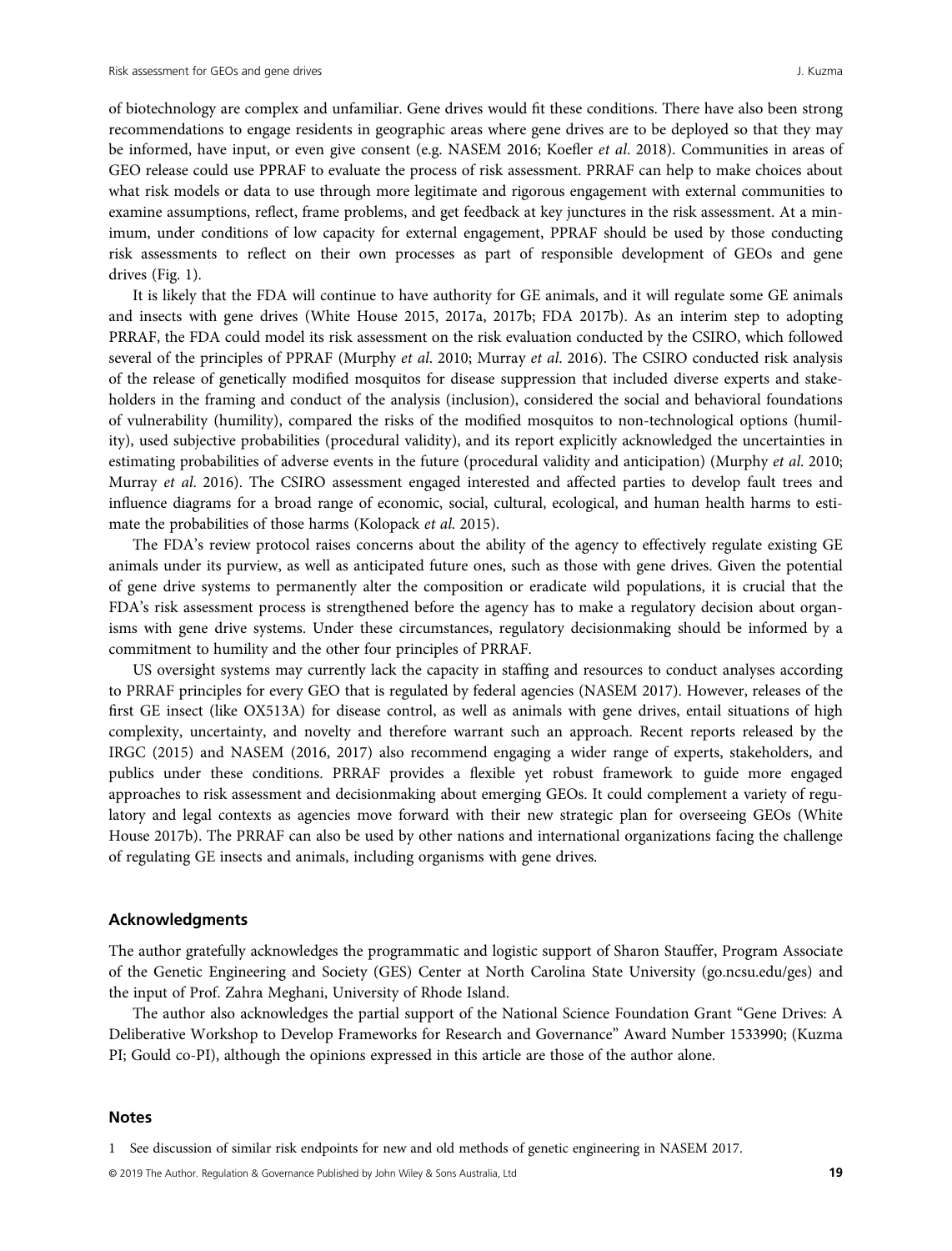- 2 These arguments are not detailed in this analysis, but rather used as a starting point in developing PRRAF. PRRAF establishes the standard that risk assessors should engage in critical dialogue with public constituencies (such as outside experts, stakeholders, interested and affected parties, and communities in proximity to their release, as suggested in NASEM 2016, 2017 reports; NRC 1996) to determine the normative considerations that shape their work, as well as to reflect on the validity of the procedures, assumptions, and methods used.
- 3 Note that the third criterion overlaps with one under the principle of inclusion for involving interested and affected parties in problem framing in risk assessment, but it is also included under the humility principle to emphasize a broader sense of eliciting public input into options that might not be included in the risk assessment at all but that could involve the comparison with other technological or non-technological options.
- 4 Note that the local decisions and political processes that occurred in Florida, such as the public communication efforts that Oxitec and the local mosquito control board undertook, or the local mosquito board's decision to comply with the public referendum, are not discussed in this article. These indicate forms of citizen inclusion in the broader political decisionmaking process that are beyond the scope of this paper, as they do not relate specifically to the risk assessment process. Instead, this analysis focuses on the process of the risk analysis for formal regulatory approval from federal agencies. Risk analysis under FDA regulatory review is to date the key decisionmaking step for US federal oversight of GE animals (insects in this case).

#### References

Akbari OS, Bellen HJ, Bier E et al. (2015) Safeguarding Gene Drive Experiments in the Laboratory. Science 349, 927–929.

- Alphey N, Bonsall MB (2017) Genetics-Based Methods for Agricultural Insect Pest Management. Agricultural and Forest Entomology 20, 131–140.
- Bardach E, Patashnik EM (2015) A Practical Guide for Policy Analysis: The Eightfold Path to More Effective Problem Solving. CQ Press, Thousand Oaks, CA.
- Burt A (2003) Site-specific Selfish Genes as Tools for the Control and Genetic Engineering of Natural Populations. Proceedings of the Royal Society of London - Series B: Biological Sciences 270, 921–928.
- Coglianese C (2005) Citizen Participation in Rulemaking: Past, Present, and Future. Duke Law Journal 55, 943–968.
- Cowan T, Alexander K (2013) Deregulating Genetically Engineered Alfalfa and Sugar Beets: Legal and Administrative Responses. CRS Report for Congress No. R41395/ Congressional Research Service: Washington, DC.
- Daghrir R, Drogui P (2013) Tetracycline Antibiotics in the Environment: A Review. Environmental Chemistry Letters 11, 209–227.
- Dunn WN (2015) Public Policy Analysis. Pearson, Boston, MA.
- Earthjustice and Centre for Food Safety (2013) Docket No FDA-2011-N-089. [Last accessed 22 Feb 2019.] Available from URL: http://www.centerforfoodsafety.org/files/42613-fi[nal-cfs-and-earthjustice-comment\\_49553.pdf.](http://www.centerforfoodsafety.org/files/42613-final-cfs-and-earthjustice-comment_49553.pdf)
- EPA (Environmental Protection Agency) (1998) Environmental Protection Agency. Guidelines for Ecological Risk Assessment. Federal Register 63, 26846–26924.
- Esvelt KM, Smidler AL, Catteruccia F, Church GM (2014) Concerning RNA-Guided Gene Drives for the Alteration of Wild Populations. eLife 3, e03401.
- FDA (US Food and Drug Administration) (2009) Food and Drug Administration, Center for Veterinary Medicine. Guidance for Industry Regulation of Genetically Engineered Animals Containing Heritable Recombinant DNA Constructs #187. [Last accessed 2015.] [Last accessed 22 Feb 2019.] Available from URL: [https://www.fda.gov/downloads/AnimalVeterinary/](https://www.fda.gov/downloads/AnimalVeterinary/GuidanceComplianceEnforcement/GuidanceforIndustry/UCM052463.pdf) [GuidanceComplianceEnforcement/GuidanceforIndustry/UCM052463.pdf](https://www.fda.gov/downloads/AnimalVeterinary/GuidanceComplianceEnforcement/GuidanceforIndustry/UCM052463.pdf)
- FDA (2016a) Food and Drug Administration, Center for Veterinary Medicine. Preliminary Finding of No Significant Impact in Support of an Investigational Field Trial Of OX513A Aedes Aegypti Mosquitoes. March. [Last accessed 22 Feb 2019.] Available from URL: [https://www.fda.gov/downloads/AnimalVeterinary/DevelopmentApprovalProcess/GeneticEngineering/](https://www.fda.gov/downloads/AnimalVeterinary/DevelopmentApprovalProcess/GeneticEngineering/GeneticallyEngineeredAnimals/UCM487379.pdf) [GeneticallyEngineeredAnimals/UCM487379.pdf](https://www.fda.gov/downloads/AnimalVeterinary/DevelopmentApprovalProcess/GeneticEngineering/GeneticallyEngineeredAnimals/UCM487379.pdf).
- FDA (2016b) Environmental Assessment for Investigational Use of Aedes Aegypti OX513A. August. [Last accessed 22 Feb 2019.] Available from URL: [https://www.fda.gov/animalveterinary/developmentapprovalprocess/geneticengineering/](https://www.fda.gov/animalveterinary/developmentapprovalprocess/geneticengineering/geneticallyengineeredanimals/ucm446529.htm) [geneticallyengineeredanimals/ucm446529.htm](https://www.fda.gov/animalveterinary/developmentapprovalprocess/geneticengineering/geneticallyengineeredanimals/ucm446529.htm)
- FDA (2016c) Finding of No Significant Impact in Support of a Proposed Field Trial of Genetically Engineered (GE) Male Aedes Aegypti Mosquitoes of the Line OX513a in Key Haven, Monroe County, Florida Under an Investigational New Animal Drug Exemption; August. [Last accessed 22 Feb 2019.] Available from URL: [https://www.fda.](https://www.fda.gov/animalveterinary/developmentapprovalprocess/geneticengineering/geneticallyengineeredanimals/ucm446529.htm) [gov/animalveterinary/developmentapprovalprocess/geneticengineering/geneticallyengineeredanimals/ucm446529.htm](https://www.fda.gov/animalveterinary/developmentapprovalprocess/geneticengineering/geneticallyengineeredanimals/ucm446529.htm)
- FDA (2017a) Guidance for Industry Regulation of Mosquito-Related Products: Final #236. [Last accessed 22 Feb 2019.] Available from URL: [https://www.fda.gov/downloads/AnimalVeterinary/GuidanceComplianceEnforcement/](https://www.fda.gov/downloads/AnimalVeterinary/GuidanceComplianceEnforcement/GuidanceforIndustry/UCM533600.pdf) [GuidanceforIndustry/UCM533600.pdf.](https://www.fda.gov/downloads/AnimalVeterinary/GuidanceComplianceEnforcement/GuidanceforIndustry/UCM533600.pdf)
- FDA (2017b) Food and Drug Administration, Center for Veterinary Medicine. Guidance for Industry Regulation of Intentionally Altered Genomic DNA in Animals. [Last accessed 22 Feb 2019.] Available from URL: [https://www.fda.](https://www.fda.gov/downloads/AnimalVeterinary/GuidanceComplianceEnforcement/GuidanceforIndustry/UCM113903.pdf) [gov/downloads/AnimalVeterinary/GuidanceComplianceEnforcement/GuidanceforIndustry/UCM113903.pdf.](https://www.fda.gov/downloads/AnimalVeterinary/GuidanceComplianceEnforcement/GuidanceforIndustry/UCM113903.pdf)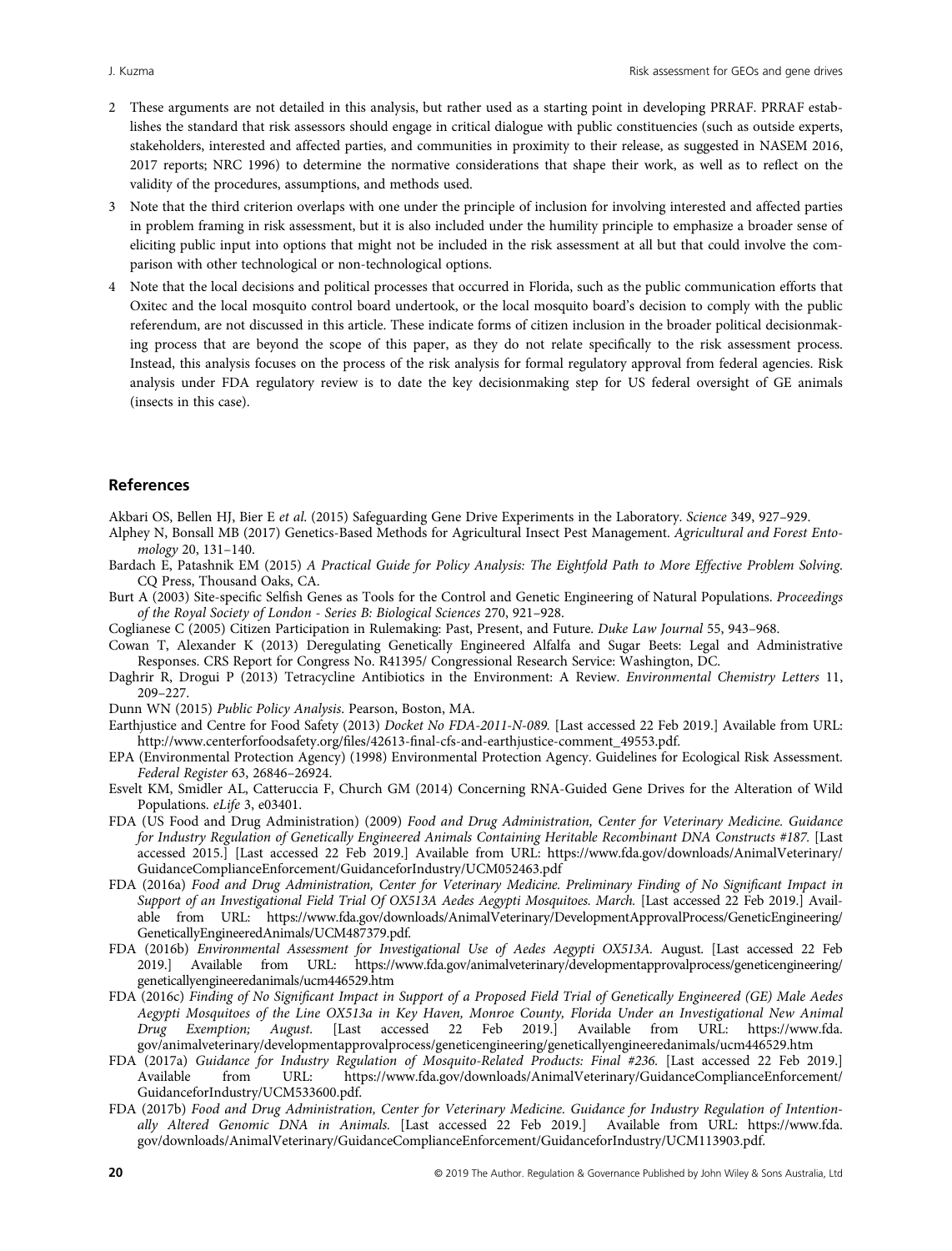- Gantz VM, Jasinskiene N, Tatarenkova O et al. (2015) Highly Efficient Cas9-mediated Gene Drive for Population Modification of the Malaria Vector Mosquito Anopheles Stephensi. Proceedings of the National Academy of Sciences of the United States of America 112, E6736–E6743.
- Gloria-Soria A, Brown JE, Kramer V, Yoshimizu MH, Powell JR (2014) Origin of the Dengue Fever Mosquito, Aedes aegypti, in California. PLoS Neglected Tropical Diseases 8, e3029.
- Golden MM (1998) Interest Groups in the Rule-making Process: Who Participates? Whose Voices Get Heard? Journal of Public Administration Research and Theory 8, 245–270.
- Hammond A, Galizi R, Kyrou K et al. (2016) A CRISPR-Cas9 Gene Drive System Targeting Female Reproduction in the Malaria Mosquito Vector Anopheles gambiae. Nature Biotechnology 34, 78–83.
- IRGC (International Risk Governance Council) (2015) Guidelines for Emerging Risk Governance. IRGC, Lausanne Switzerland. Jasanoff S (2003) Technologies of Humility: Citizen Participation in Governing Science. Minerva 41, 223–244.
- Kaplan S, Garrick BJ (1981) On the Quantitative Definition of Risk. Risk Analysis 1, 11–27.
- Koefler N, Collins J, Kuzma J et al. (2018) Editing Nature: Local Roots of Global Governance. Science 362, 527–529.
- Kolopack PA, Parsons JA, Lavery JV (2015) What Makes Community Engagement Effective?: Lessons from the Eliminate Dengue Program in Queensland Australia. PLoS Neglected Tropical Diseases 9, e0003713.
- Kuzma J, Besley JC (2008) Ethics of Risk Analysis and Regulatory Review: From Bio- to Nanotechnology. NanoEthics 2(2), 149–162.
- Kuzma J, Najmaie P, Larson J (2009) Evaluating Oversight Systems for Emerging Technologies: A Case Study of Genetically Engineered Organisms. The Journal of Law, Medicine & Ethics 34, 546–586.
- Kuzma J, Paradise J, Kim J, Kokotovich A, Ramachandran G, Wolf S (2008) Integrated Oversight Assessment: A Historical Case Study and Multicriteria Approach. Risk Analysis 28, 1197–1220.
- Kuzma J, Rawls L (2016) Engineering the Wild: Gene Drives and Intergenerational Equity. Jurimetrics 56, 279–289.
- Kuzma J, Tanji T (2010) Unpackaging Synthetic Biology: Identification of Oversight Policy Problems and Options. Regulation & Governance 4, 92-112.
- Leal AL, Hribar LJ (2010) Mosquito Fauna of Wilderness Islands within the National Key Deer Refuge and the Great White Heron National Wildlife Refuge, Monroe County, Florida. 2010. Journal of the American Mosquito Control Association. Supplement 26, 141–147.
- Legros M, Otero M, Romeo Aznar V, Solari H, Gould F, Lloyd AL (2016) Comparison of Two Detailed Models of Aedes aegypti Population Dynamics. Ecosphere 7(10), 1.
- Linkov I, Moberg E (2011) Multi-criteria Decision Analysis: Environmental Applications and Case Studies. CRC Press, Boca Raton, FL.
- Linkov I, Satterstrom FK, Kiker G, Batchelor C, Bridges T, Ferguson E (2006) From Comparative Risk Assessment to Multicriteria Decision Analysis and Adaptive Management: Recent Developments and Applications. Environment International 32, 1072–1093.
- Mandel GN, Marchant GE (2014) The Living Regulatory Challenges of Synthetic Biology. Iowa L Rev 100, 155.
- Meghani Z (2014) Risk Assessment of Genetically Modified Food and Neoliberalism: An Argument for Democratizing the Regulatory Review Protocol of the Food and Drug Administration. Journal of Agricultural and Environmental Ethics 27, 967–989.
- Meghani Z, Kuzma J (2017) Regulating Animals with Gene Drive Systems: Lessons from the Regulatory Assessment of a Genetically Engineered Mosquito. Journal of Responsible Innovation 5 (S1): 203–222.
- Murphy B, Jansen C, Murray J, De Barro P (2010) Risk Analysis on the Australian Release of Aedes aegypti (L.) (Diptera: Culicidae) Containing Wolbachia. [Last accessed 22 Feb 2019.] Available from URL: [http://www.eliminatedengue.](http://www.eliminatedengue.com/library/publication/document/csiro_report_australia_2010.pdf) [com/library/publication/document/csiro\\_report\\_australia\\_2010.pdf](http://www.eliminatedengue.com/library/publication/document/csiro_report_australia_2010.pdf).
- Murray JV, Jansen CC, De Barro P (2016) Risk Associated with the Release of Wolbachia-infected Aedes aegypti Mosquitoes into the Environment in an Effort to Control Dengue. Frontiers in Public Health 4, 43.
- NASEM (National Academies of Science, Engineering, and Medicine) (2016) Gene Drives on the Horizon. Advancing Science, Navigating Uncertainty, and Aligning Research with Public Values. National Academies Press, Washington, DC.
- NASEM (2017) Preparing for Future Products of Biotechnology. National Academies Press, Washington, DC.
- Nimmo DD, Beech C (2015) Genetically Engineered Mosquitoes in the US. Outlooks on Pest Management 26, 207–210.
- NRC (National Research Council) (1994) Science and Judgment in Risk Assessment. National Academies Press, Washington, DC.
- NRC (1996) Understanding Risk: Informing Decisions in a Democratic Society. National Academies Press, Washington, DC.
- NRC (2009) Science and Decisions: Advancing Risk Assessment. National Academies Press, Washington, DC.
- OSTP (Office of Science Technology and Public Policy) (1986) Coordinated Framework for Regulation of Biotechnology. Federal Register 51, 23302–23393.
- Otts SS (2014) US Regulatory Framework for Genetic Biocontrol of Invasive Fish. Biological Invasions 16, 1289–1298.
- Oxitec (2016) Draft Environmental Assessment for Investigational Use of Aedes aegypti OX513A, February. [Last accessed 22 Feb 2019.] Available from URL: [https://www.fda.gov/downloads/AnimalVeterinary/DevelopmentApprovalProcess/](https://www.fda.gov/downloads/AnimalVeterinary/DevelopmentApprovalProcess/GeneticEngineering/GeneticallyEngineeredAnimals/UCM487377.pdf) [GeneticEngineering/GeneticallyEngineeredAnimals/UCM487377.pdf.](https://www.fda.gov/downloads/AnimalVeterinary/DevelopmentApprovalProcess/GeneticEngineering/GeneticallyEngineeredAnimals/UCM487377.pdf)
- Oye KA, Esvelt K, Appleton E et al. (2014) Regulating Gene Drives. Science 345, 626–628.
- Reeves RG, Denton JA, Santucci F, Bryk J, Reed FA (2012) Scientific Standards and the Regulation of Genetically Modified Insects. PLoS Neglected Tropical Diseases 6, e1502.
- Rowe G, Frewer LJ (2000) Public Participation Methods: A Framework for Evaluation. Science, Technology & Human Values 25, 3–29.
- Stilgoe J, Owen R, Mcnaghten P (2013) Developing a Framework for Responsible Innovation. Research Policy 42, 1568–1580.